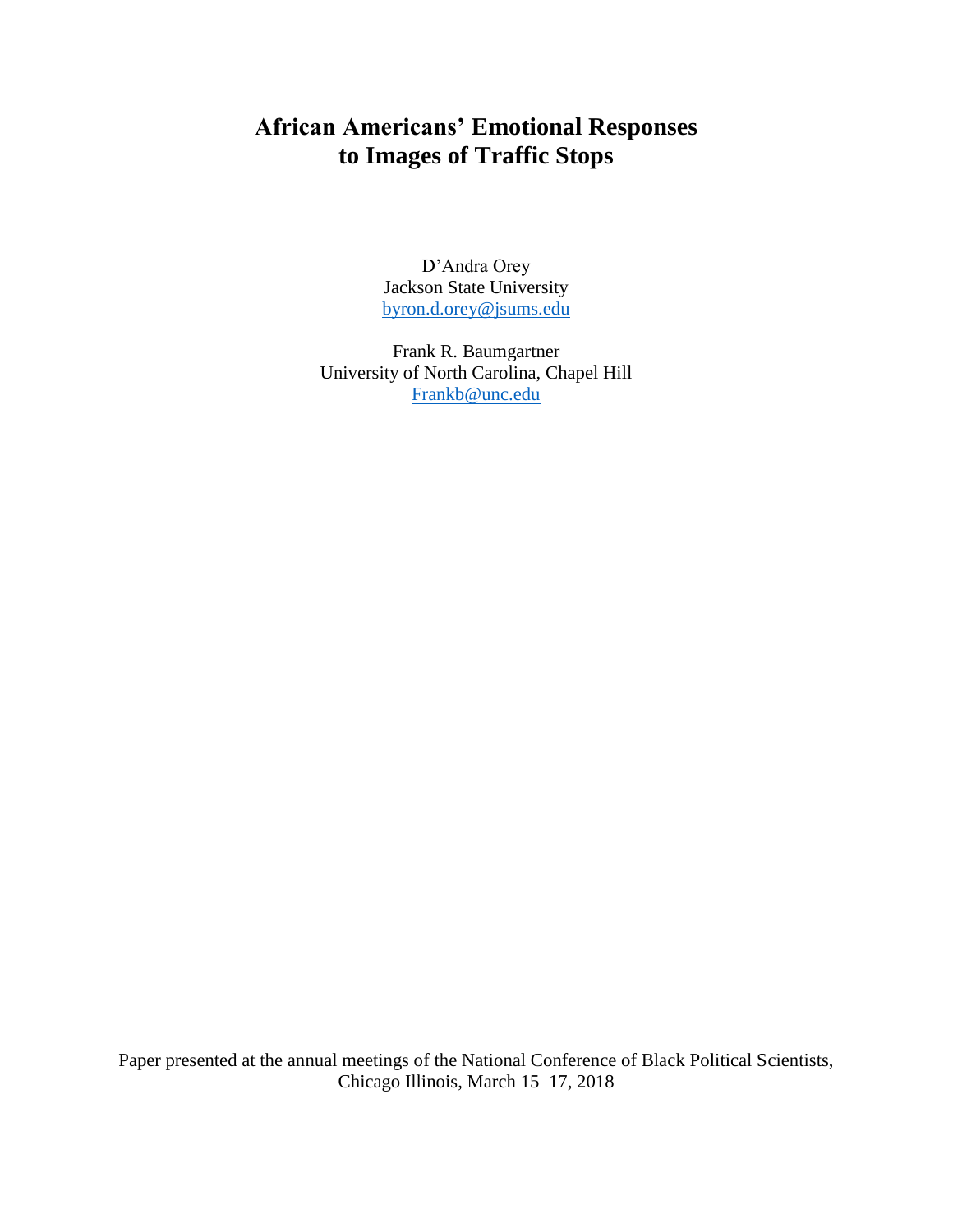#### **Background**

The recent deaths of unarmed blacks at the hand of white police officers have sparked protests across the nation. Based on media images of these protests, protesters were visibly angered by these shootings, and understandably so. We conceptualize these events as racially traumatic stressful events (RTSEs) and argue that exposure to RTSEs results in negative psychophysiological responses. We further explore whether the simple exposure to a photo of a police officer conducting a traffic stop may have effects similar to an RTSE.

Prior research has associated trauma with racial discrimination and racism. Carter (2006), for example, has used the term race-based traumatic stress (RBTS) in associating trauma with racism. Similarly, Smith (2011) argues that the accumulation of exposure to racism and discrimination can lead to what he has termed racial battle fatigue. These effects should of course be stronger among racial minorities than among whites, who are less likely to experience RTSEs. Also, some police interactions are more stressful than others; a routine traffic stop may be stressful, but a pretextual and potentially racially motivated event is more so to a minority citizen. According to Epp and colleagues (2014), drivers can tell the difference between a legitimate, well justified traffic stop (for example, being caught while driving much faster than the speed limit) and one with a flimsy legal justification. For minority drivers, repeated such incidents can give rise to a feeling of second-class citizenship, unfairness, and frustration with the police. In a recent study, Elizabeth Maltby (2017) shows dramatic declines in feelings of trust in government, voting, and other indicators of democratic and community engagement among educated blacks living in areas with higher criminal justice system intrusions. Scholars including Meares (2009), Burch (2013), Lerman and Weaver (2014), Tyler and colleagues (2014), and Glaser (2015) have addressed various troubling aspects of legitimacy, perception, and democratic inclusiveness inherent in the interactions between police and the public, in particular those members of the public most likely to come into involuntary contact with the police: young men of color.

There are many reasons to believe that interactions with the police might be experienced differently by members of the public with different demographic characteristics. We focus on physiological responses to photographs depicting police-citizen interactions, comparing these with standard images from the psychological literature on threat. We analyze galvanic skin levels (GSL), or skin conductance, a standard measure in the field. Given the saliency of negative relationships between police officers and blacks, we expect that the mere presence of police officers may generate higher GSL among blacks. Our focus here is therefore on psychophysiological responses to one specific type of police interaction: traffic stops. And we argue that differences in psychophysiological responses are of real consequence politically – they matter not just to real-world reactions to policing, but to citizens' policy preferences and political support. They may also have under-appreciated public health consequences. If even a routine traffic stop induces significant stress among minority drivers, we should question whether such things as police stops and questionings are merely "momentary inconveniences" as the courts have considered, or if they have greater negative consequence.

We use a lab-experimental research design to examine reactions to traffic stops among two samples, one collected from a mixture of faculty, staff and students at a predominantly black university. Subjects were also recruited from the city at-large using a snow ball sampling technique. A priori, we expect blacks who possess high levels of racial identity to be aroused when exposed to stimuli of police conducting traffic stops when compared to blacks with low levels of racial identity. Our thinking is that because of blacks' shared experiences and their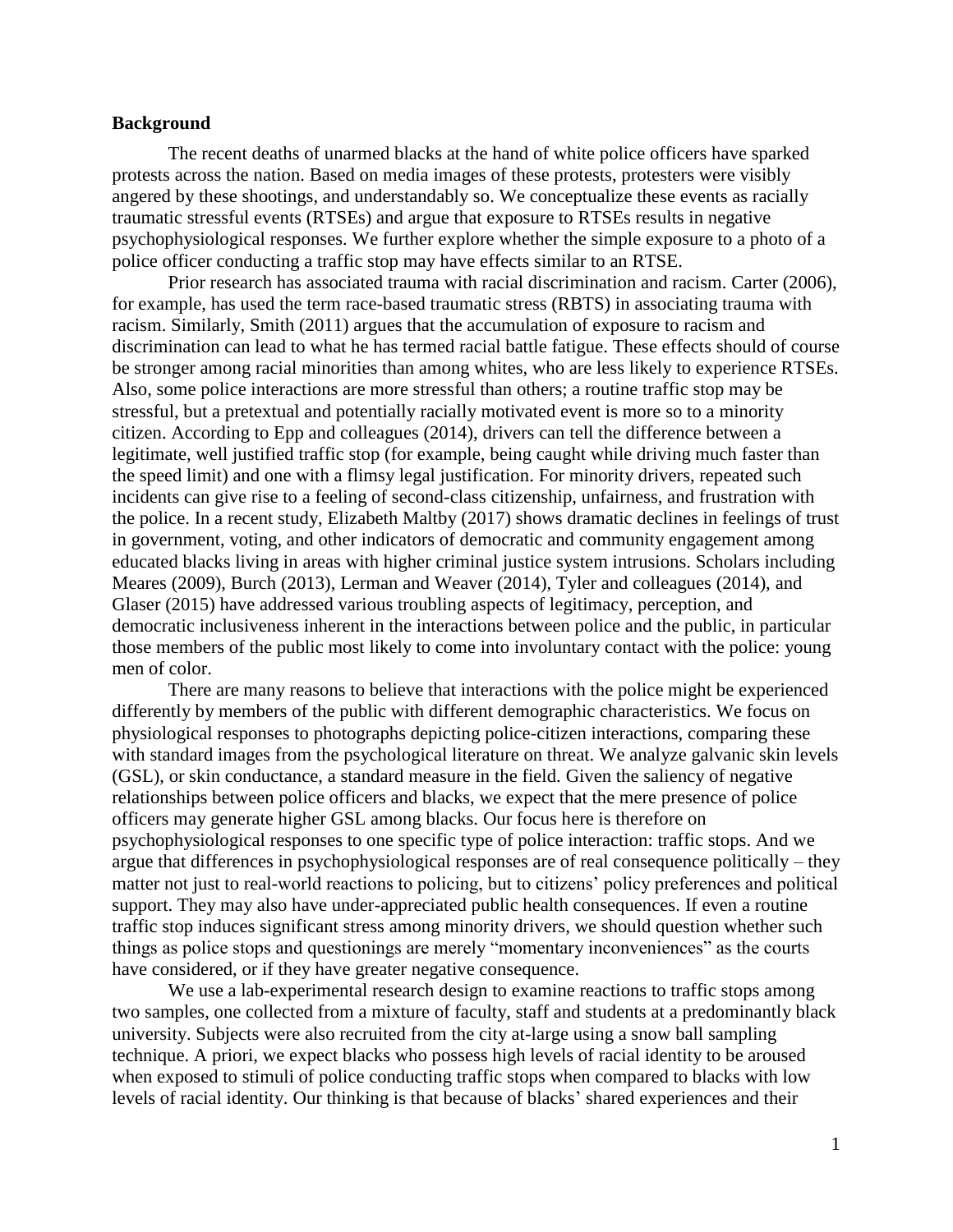belief that what happens to other blacks will affect their own life (Dawson 1993), blacks will empathize with blacks who have been shot by police and thus be threatened when they see images of the police.

In recent years, the political science literature has relied almost exclusively on one variable, linked fate, to measure racial identity. Given that this variable is measured using only one question, the research here borrows from psychology to employ multiple dimensions of racial identity. In addition to racial identity, the research here also employs variables to tap blacks' disillusionment as it relates to the American dream. Those blacks who possess high levels of legal disillusionment are not expected to be aroused when they see images of police because they have become immune to a failed legal system. We do not, however, have any a priori expectations regarding a relationship between those blacks who believe that the economic system has failed poor people and physiological responses to traffic stop images, as the item used to operationalize the economic disillusionment variable is not race-specific. Closing out our expectations related to intra-racial attitudes, we do not expect blacks who resent other blacks to be aroused by police images because they may subscribe to conservative views such as the police upholding law and order and the belief that blacks who are killed by police are killed because of their own wrongdoings. Lastly, we investigate blacks' physiological responses to traffic stop images as a function of attitudes toward the police. We argue that blacks who have experienced violent encounters with police will be aroused when they see images of police making traffic stops. Likewise, we expect blacks who mention that police brutality or the lack of social justice makes them angry to be aroused when they witness police making traffic stops.

We outline the related literatures briefly below, before turning to a description of our experimental design. We then review preliminary results and interpret them in light of the current context in the United States.

#### **Blacks' Responses to Racially Traumatic Stressful Events (RTSEs)**

One does not have to be physically present to be impacted by a traumatic event. For example, people who were indirectly exposed via the media or who personally witnessed events such as 9/11 or the Boston Marathon bombings have been found to have been psychologically affected. Holman, Garfin and Silver (2014) administered acute stress inventories to test the relationship between stress and both the direct and indirect consumption of media-based exposure to the Boston bombings and exposure to prior traumatic events such as 9/11 and the Sandy Hook Elementary School shootings. The findings reveal that prior media exposure to traumatic events are significantly correlated with increased levels of acute stress.

Research has also found a relationship between witnesses of violent crimes and elevated levels of psychological disorders including, but, not limited to posttraumatic stress disorder, depression and anxiety (Singer, Anglin, Song and Lunghofer 1995). Such exposure has also been found to be linked to violent antisocial behavior (Gorman, Huesmann and Spindler 2003) and substance abuse (Farrell and Bruce 1997).

More specific to the research here, another body of literature has associated trauma with racial discrimination and racism. Smith, et al. (2011) argues that the accumulation of exposure to racism and discrimination can lead to what he has termed racial battle fatigue. He compares racism and discrimination to the constant pressure faced by soldiers on the battlefield. Along these lines, Williams (2015), relying on the Diagnostic Manual of Mental Disorders 5 (DSM-5) associates racial trauma with symptoms associated with post-traumatic stress disorder (PTSD). She writes "PTSD develops after a terrifying ordeal that involved physical harm or the threat of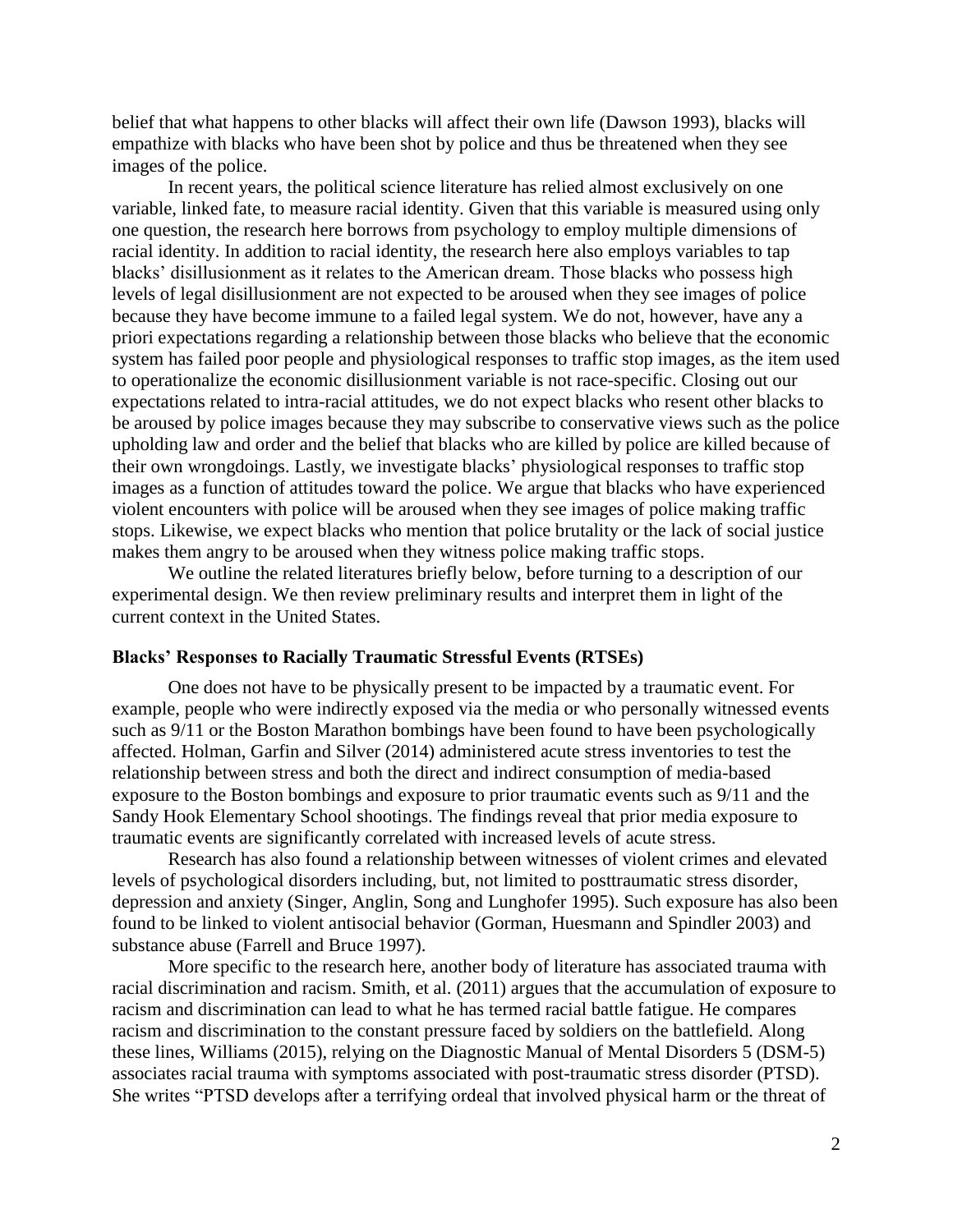physical harm. The person who develops PTSD may have been the one who was harmed, the harm may have happened to a loved one, or the person may have witnessed a harmful event that happened to loved ones or strangers" (Williams 2015)

For many blacks, simple images of police officers might trigger such anger. Indeed, blacks have been observed on many occasions expressing anger in the aftermath of events associated with police officers. From the verdict in the Rodney King case to the aftermath of the Ferguson, Missouri case, anger has been at the root of the uprisings that occurred among large segments of the black population.

In addition to the psychological measures, a wide body of literature has found a relationship between laboratory analogues of perceived discrimination and physiological activity (Soto Dawson-Andoh and BeLue 2011; Lincoln, Chatters, Taylor and Jackson 2007). Neblett and Roberts (2013), however, expand this literature by examining the role of racial identity as a mitigating factor in explaining the impact on physiological activity. These authors employ audio vignettes of racist comments made by black and white police officers as stimuli to examine the impact of perceived discrimination on the autonomic nervous system. Unlike prior work, they include physiological responses that reflect reactions driven by both the parasympathetic and sympathetic nervous systems. Their findings are mixed. They find that those blacks with high racial identities who were exposed to racist comments by white police officers were better able to cope when compared to those with low identities. The opposite, however, occurred when the perpetrator was a black police officer. That is, blacks with high racial identities experienced physiological responses that were reflective of them perceiving police officers to pose a threat.

A recent study analyzing transcripts from officer body cameras from traffic stops in Oakland California documented, in fact, that officers are more respectful when dealing with white drivers and less so when interacting with blacks (see Voigt et al. 2017). If officers behave differently systematically when dealing with individuals of different racial groups, it stands to reason that members of those groups would have different expectations when they know they are going to be approached by an officer.

We seek to build on the extant literature by examining the impact of intra-racial attitudes on blacks' physiological responses when they observe police making traffic stops. We regard this work as exploratory, in part because the existing literature points in different directions. Where the literature on anger is concerned, for many blacks, simple images of police officers might trigger anger. From the verdict in the Rodney King case to the aftermath of the Ferguson, Missouri case, anger has been at the root of the uprisings that occurred among large segments of the black population. Insofar as GSL reflects anger (and it may or may not), we might expect comparatively high GSL among blacks in reaction to police photos. At the same time, work on PTSD suggests that blacks may exhibit comparatively low GSL in reaction to traffic stop photos – prior negative experience with policy might serve to dampen physiological responses.

#### *The Contours and Dimensions of Black Ideologies*

Given the findings of Neblett and Roberts (2013), we turn our attention to the political science research on intra-racial differences among blacks. Traditionally, the political science literature has measured African-American group identification using items asking about feelings of closeness toward blacks (Tate 1993). Variables used to measure racial identification, as a construct, have taken on almost as many labels as there are researchers on the topic. These labels include: linked or common fate (Tate 1993 and Dawson 1994), black consciousness (Gurin and Epps 1975; Miller, Gurin, Gurin and Malanchuk 1981; Gurin, Miller and Gurin 1980; Gurin, Hatchett and Jackson 1989; Shingles 1981; Reese and Brown 1995), and black nationalism/black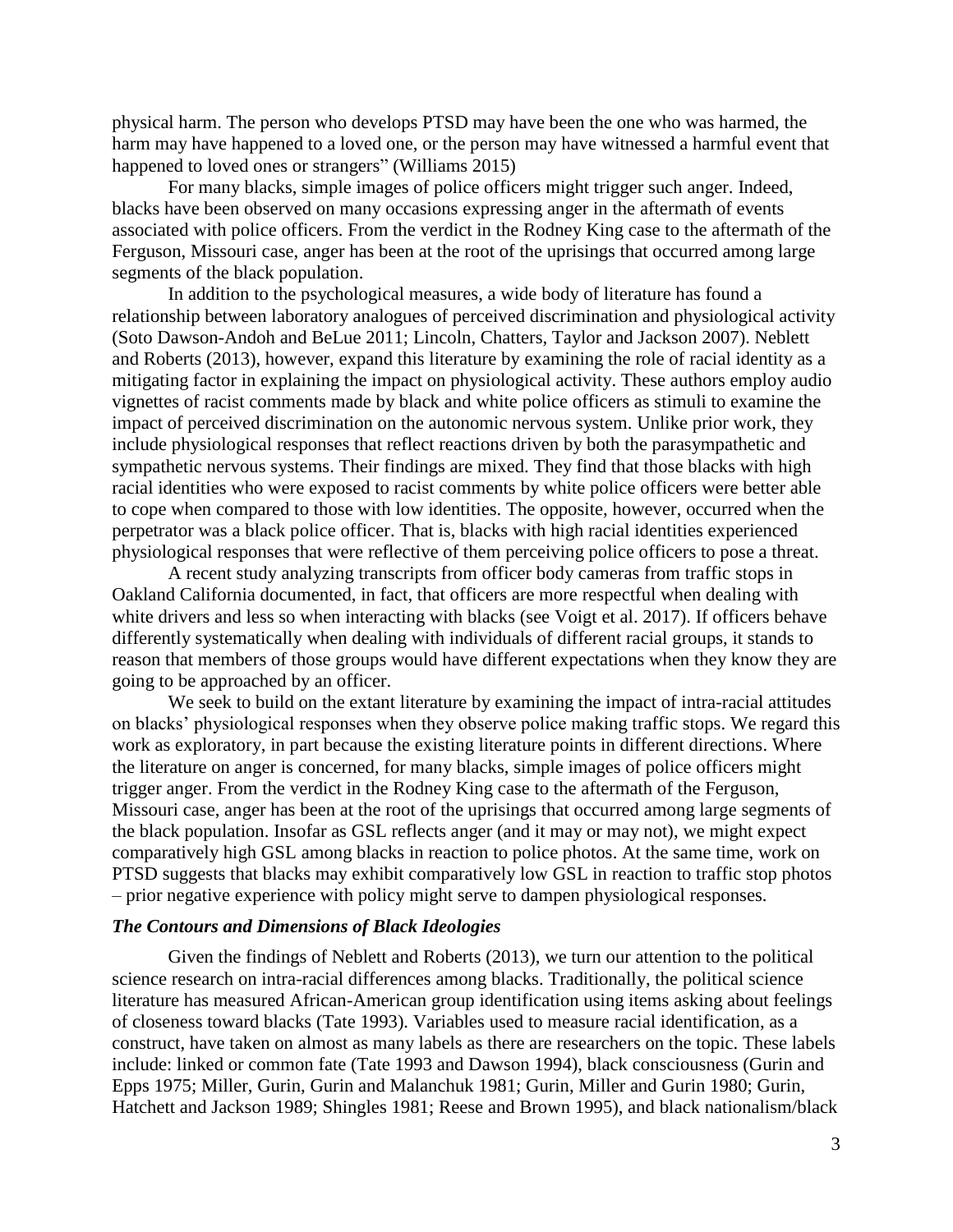autonomy/racial solidarity (Welch et al 2002; Brown and Shaw 2002; Davis and Brown 2002; Dawson  $2001$ <sup>1</sup>. The common denominator between all of these labels is the shared experiences and worldview possessed by blacks. In recent years, Linked Fate has been used the most to conceptualize racial identity.

In our research, we turn to the psychology literature to test the validity of competing variables used to explore racial identity. Specifically, we employ the Multidimensional Inventory of Black Identity–Short Form (MIBI-S; Martin, Wout, Nguyen, Gonzalez, & Sellers, 2010). The items used in this inventory are used to create four categories of racial identity. Here we focus on only three of those categories: Racial Regard, Racial Centrality, and Ideology. Racial regard is measured using two variables. Private regard is how people feel towards African Americans or being an African American themselves. Public regard is how people feel that others view African Americans. Here, we only use public regard. Racial Centrality is the degree to which African Americans identify themselves with their race when compared to competing identities (e.g., gender, class…). This dimension is hierarchical and illustrates whether individuals implicitly rank their racial identity higher than other identities in their self-identification. Ideology includes individual's beliefs, opinions, and attitudes related to how the racial groups should behave, live and interact with society. The general model includes four ideological philosophies. Here we focus on two of the subcategories: the nationalist and the assimilationist ideology. The nationalist ideology emphasizes that the African-American experience is unique when compared to other groups. Additionally, such African Americans believe that they should control their own life and participate in African American organizations in pursuing social changes. The assimilationist ideology focuses on individuals' belief that African Americans should work within the system. It should be noted that this does not necessarily result in the deemphasis of the importance of being black nor that racism does not persist.

Save for the work of Allen, Dawson and Brown (1989) and Dawson (2001 and 2004), research on black political attitudes has focused almost exclusively on racial solidarity within the black community. Additionally, much of the research on racial attitudes has focused solely on white racist attitudes toward blacks. The work of Cohen (1999) proves instructive here. Cohen's work is appropriate because it moves beyond the dominant paradigm of studying race relations as a function of the dominant group's regulation of the marginal group to a discussion of the marginal group's regulation of their own group members (e.g., blacks vs. blacks). Cohen (1999) states that white stereotypes of blacks "have great staying power" (43). The argument there is that blacks are socialized by the same media as other racial groups, and are also likely to embrace negative stereotypes of blacks. Indeed, scholars from other disciplines have long argued and provided empirical support for this position (see e.g., Jost and Banaji 1994). Prior research by Orey and his colleagues addresses this issue by using the literature's current explanations of white racism and resentment toward blacks to measure internalized racism and intra-racial resentment among blacks. Internalized racism is operationalized based on survey items that measure the differences of blacks' negative stereotypes of other blacks (e.g., lazy and unintelligent) when compared to whites. Intra-group resentment is operationalized using items designed to measure white racial resentment, that is, the notion that blacks fail to subscribe to the American ethos of individualism and other traditional values in tandem with an anti-black affection (e.g., Kinder and Sanders 1996). Orey and his colleagues test the validity of

 $\overline{a}$ 

<sup>&</sup>lt;sup>1</sup> To be sure, Black Consciousness is not conceptually isomorphic with racial identity. It does, however, include racial identity as a sub category.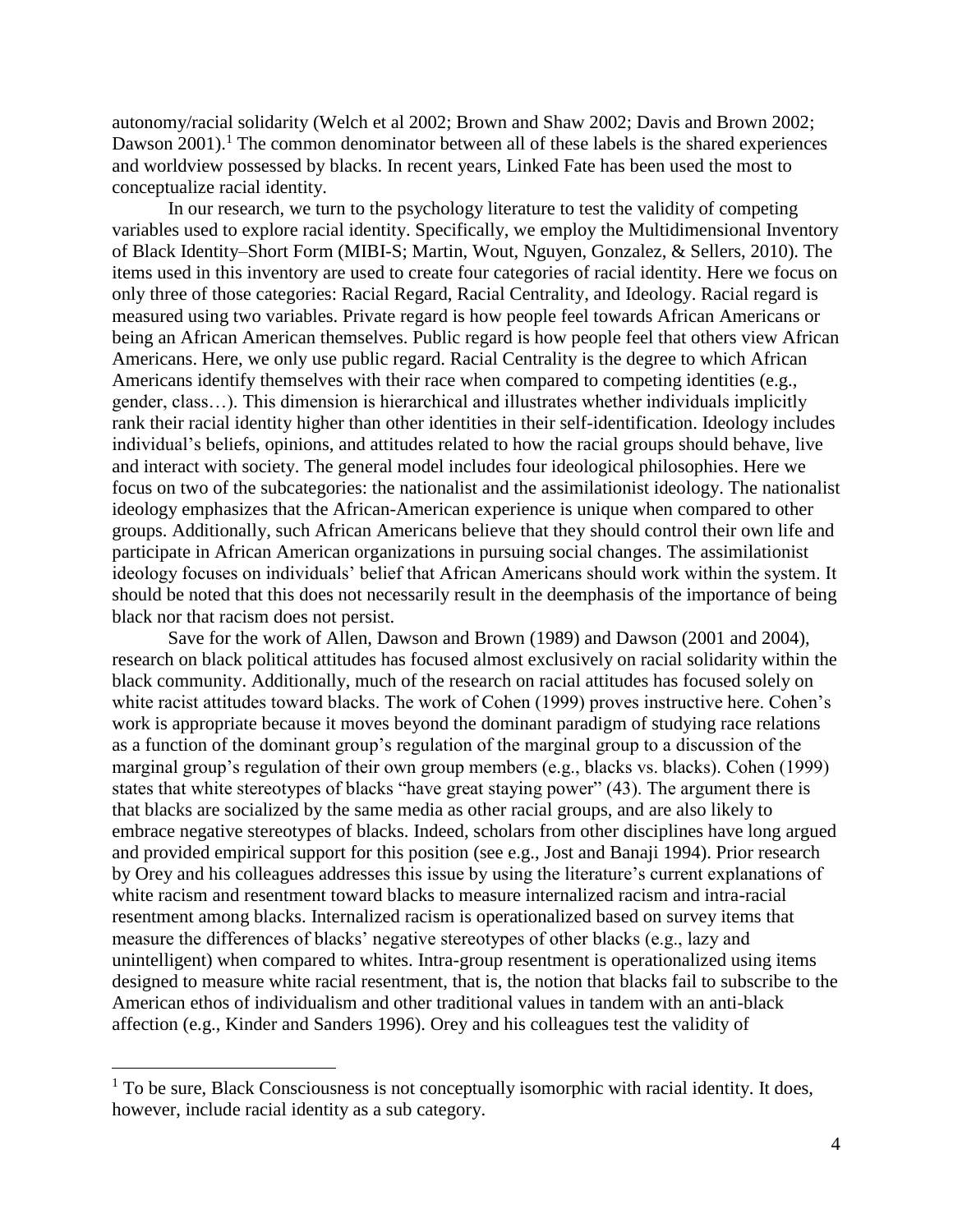internalized racism and intra-racial resentment, when applied to blacks, and find that blacks who possess these attitudes tend to oppose progressive policies such as affirmative action, reparations, and welfare (Orey, King, Titani-Smith and Ricks 2012; Orey, Craemer and Price 2013; Orey, King, Lawrence and Anderson 2012).

## *Disillusionment and Black Rage*

Now, after a long-enduring faith and patience, without parallel, I think, in human history, the black citizen has lost his patience—and his fear—and is, I am afraid, also losing his faith in the American establishment and system insofar as their promises to him are concerned. He is demanding, not appealing, nowadays, and his demands begin to take unexpected courses—courses which could only be born out of profound frustration and complete disillusionment (Ralph J. Bunche, as cited in Dawson 2001, 273).

Media coverage of police violence toward blacks powerfully reinforces prior incidents that have triggered criticisms of America by blacks. Indeed, during the final weeks of the Democratic presidential primaries in 2008, then presidential candidate Barack Obama endured heavy criticism from the media based on comments made by his former pastor, Reverend Dr. Jeremiah Wright. This flap emerged shortly after incendiary comments were released by the media concerning Dr. Wright's criticism of the American government as being the culprit/root of the poor life-chances faced by many blacks. Specifically, he stated, "[t]he government gives them the drugs, builds bigger prisons, passes a three strikes law, and then wants us (African Americans) to sing 'God Bless America.' No, no, no; not 'God Bless America,' God damn America… for killing innocent people; God damn America for treating its citizens as less than human..." These inflammatory remarks, although clearly much more extreme, are consistent with Ralph Bunche's epigraph above. In each case, a clear sense of frustration is key. Both Bunche and Wright allude to America's failure to live up to its own principles of equality. Such sentiments capture what Dawson (2001) has conceptualized as a disillusioned-liberal ideology the belief that America has failed to fulfill its promise of equality. This disillusionment is rooted in the many observations of racial inequalities witnessed by blacks on a daily basis. Such observations arguably produce a frustration, whereby blacks either blame blacks for their failure, or they blame the system. The current research examines blacks' response to police killings by employing experimental research designs. In addition to the psychological impact that these events might have on blacks, it is also possible that these RTSE's can trigger negative physiological responses. These negative reactions can serve as an antecedent to negative political attitudes and behavior.

In addition to Dawson's (2001) finding that disillusioned liberalism serves as one of the contours and dimensions of black ideology, specifically noting that blacks are disillusioned with racial progress in America, Hochschild (1995) criticizes various tenets of the American Dream as possibly being out of reach for the average American. Her criticism is based on the fact that the American Dream places focus on individualism and competition, thereby resulting in a false sense of hope. Hochschild's point is crucial to understanding one of the key arguments in this paper. That is, despite the pessimistic tone expressed during the course of her argument, it is this sense of hope that affords the disillusioned liberal to continue embracing America. Empirically, the work of Dawson (2001) proves to be the most rigorous effort at measuring and testing disillusionment among blacks. Using the concept disillusioned liberalism, Dawson reports that over 75 percent of blacks believe that they live in a country that is "racially unjust" (2001, 280; see also Block 2010).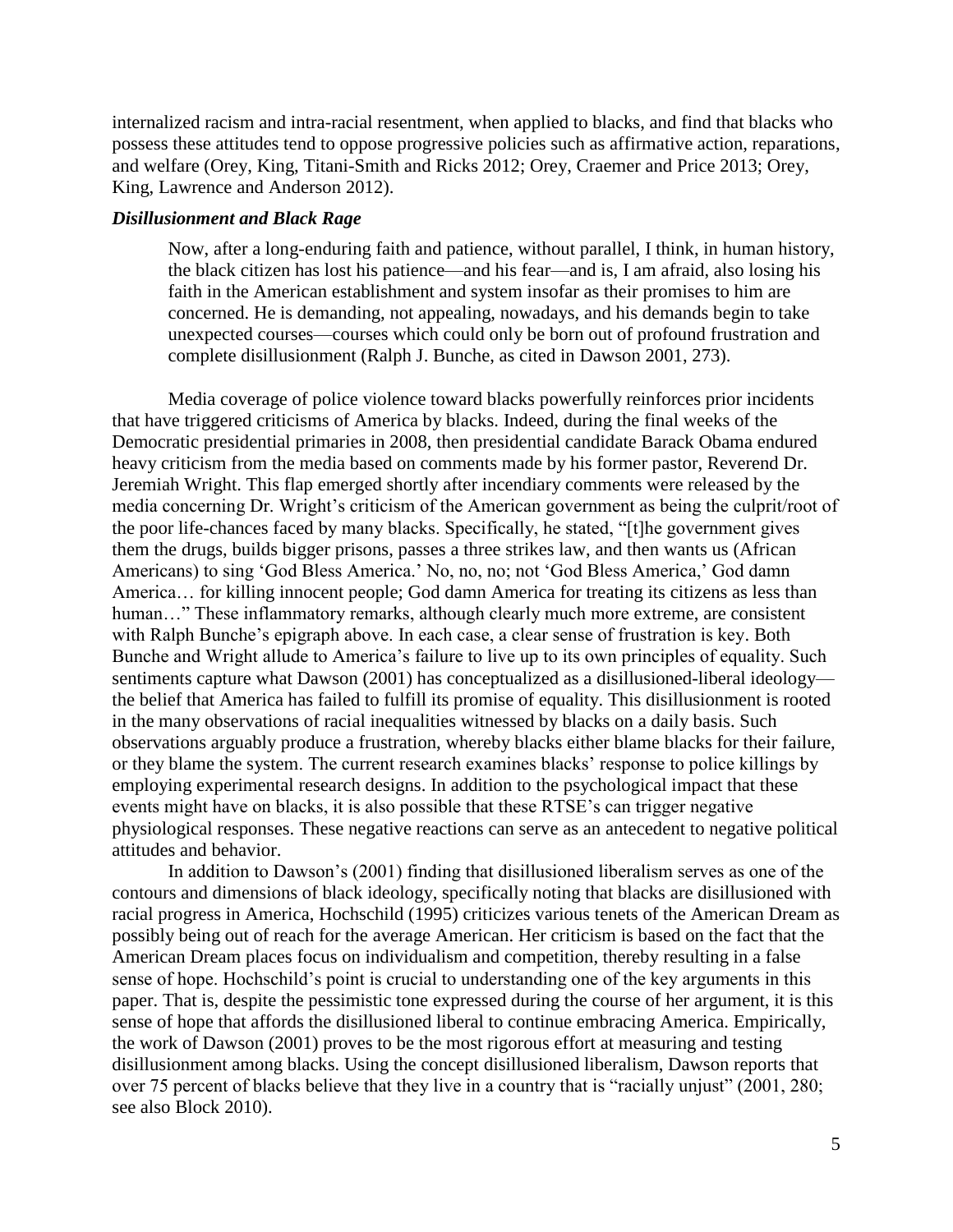While African Americans may be disillusioned in many regards, there are those who identify strongly with being an American. Like most Americans, African Americans are expected to rally around the flag during times of war, African Americans are no exceptions.

#### *Expectations and Hypotheses*

No driver wants to be pulled over for speeding, and no one can be expected to enjoy a traffic stop, much less are more aggressive encounter with the police such as a k-9 unit or an armed officer with gun pointing. Our baseline expectation is thus that reactions to photos of traffic stops will elicit heightened GSL, *ceteris paribus*.

We nevertheless anticipate a good degree of heterogeneity in responses to traffic stop photos. Recall that the literature points to different possibilities: blacks may feel anger, and exhibit higher GSL; or they may already be so sensitized that there will be little to no reaction in GSL. Here, we expect heterogeneity among blacks based on a number of psychological characteristics. We expect the responses yielded by African Americans responses to police to vary depending on the dimension of racial identity and ideology that is being measured. We expected a positive relationship among African Americans who possess high levels of linked fate, Black Nationalism, Disillusionment, those who believe that the police went too far in Ferguson, younger respondents and those who live in the St. Louis Ferguson area. Secondly, we expect negative responses to occur among those who possess high levels of American Identity, Public Regard, and Assimilationist Ideology.

#### **Experiment**

Galvanic skin levels are among the most straightforward, and most used, physiological measures of activation, or arousal. There is a growing body of work across the social sciences using GSL; most pertinent to this work are the literatures using GSL to capture reactions to political media stimuli (e.g., Grabe and Kamhawi 2006; Grabe et al. 2000; Soroka and McAdams 2015; Soroka, Gidengil, Fournier and Nir 2016) and to explore links between physiology and political ideology (e.g., Dodd et al. 2012; Hibbing, Smith, and Alford 2014; Oxley et al. 2008; Smith et al. 2011). GSL is measured using sensors attached to two fingers, which send and receive very weak electrical impulses. The rate of conductance captures the constantly varying amount of liquid (i.e., sweat) in respondents' hands. Variations in moisture (and thus conductance) are regulated by the sympathetic nervous system, and are an indication of arousal (negative or positive).

The advantage of using IAPS photos is that they provide a baseline for psychophysiological reactions. There is a large body of work that relies on IAPS stimuli, including recent work on psychophysiology and politics (including the political ideology literature, cited above). We know from past work that participants tend to show low activation for positive and neutral photos, and high activation for threat photos. Our analysis here is focused on activation in response to traffic stop photos, in comparison with these three IAPS categories.

Traffic stop photos were selected by the authors based on a Google search of actual traffic stop photos, and with an eye on capturing traffic stops which are (a) point-of-view, so that respondents can picture themselves in that situation, and so that the race of the person being stopped is not visible, and (b) varying in the nature of the traffic stop, i.e., inside and outside the car, or including and not including dogs and guns. We also hold the race of the police officer constant, so that every case involves white officers. The race of the officer is no doubt of interest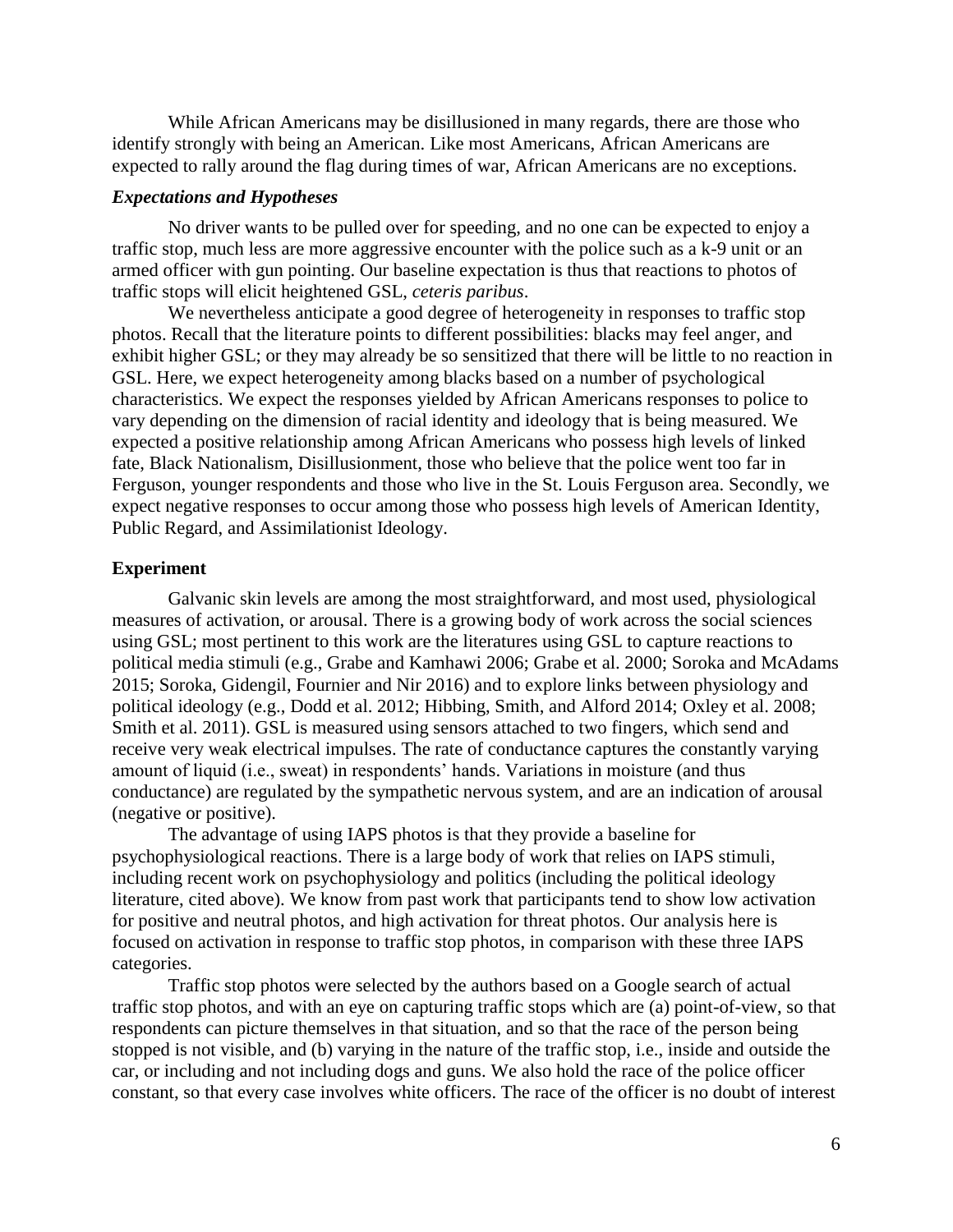– reactions to white officers may well differ from reactions to black officers. Our aim here is to not have too many moving parts, however; and so we view race of officer as an important manipulation in future work. Traffic stop photos used in the experiment are included in Appendix Figure 1. IAPS photos cannot be distributed, but are readily available to researchers from the Center for the Study of Emotion and Attention at the University of Florida. For the sake of clarity, however, note that our IAPS photos include the following: *Positive*: dog, baby, flowers, waterfall, ice cream cone; *Neutral*: mushrooms, basket, iron, dustpan, fork; *Threat*: street scene with shooting soldiers, man with gun in his mouth, masked man with knife, attacking dog, attacking snake.

The experiment itself is straightforward. Following a one-minute gray screen, each participant is exposed to twenty randomly-ordered photos. Each photo was shown once and was preceded by a fixation point that was displayed during an inter-stimulus interval. The images were separated by 10-second gray screens, known as interval stimulus intervals (ISI). The ISI serves as a baseline for comparison to the stimuli – we are focused on the change in GSL from ISI to stimulus, for each stimulus, comparing across our four categories: positive, neutral, threat, and traffic stops. We conducted the experiment in a quiet laboratory setting at Jackson State University over the summer of 2017.

The data are derived from an all-black convenience sample consisting of a mixture of members from the local community and faculty, staff and students at a predominantly black university located in the Deep-South. The experiment was conducted at a laboratory located on a University campus. Prior to arriving at the lab, subjects were asked to complete a survey and an Implicit Association Test. The total number of subjects included in the analysis is  $55<sup>2</sup>$ . The sample consists of roughly 26.9 percent of individuals who possessed less than a high school diploma, 16 percent of participants earned a High School diploma, roughly 22.3 percent completed some level of college and 34.8 percent had earned a college degree or more. Roughly 65 percent of the participants were males, compared to 35 percent females. The ages range from 16 to 65, with a mean age of roughly 31. We make no claim that the sample employed in our analysis is representative of the country, state, city or campus from which it was drawn. We can claim, however, that the sample does not consist entirely of undergraduates.

The study was approved by the Institutional Review Board at Jackson State University and all subjects gave written informed consent prior to participation in the study. Prior to arriving at the lab, subjects were asked to complete an online survey and were given directions and a time and date to complete the experiment. Once they arrived, a proctor explained to them the process related to the physiological experiment. They were instructed that two small sensors would be attached to the tips of the middle phalanx of the index and middle fingers to measure their sweat levels. Following the instructions, the proctor applied an isotonic, 0.05 molar NaCl, electrode paste to two Ag/AgCl electrodes to the subject. These electrodes were connected to leads that ran from a BioPac M150 for data acquisition and the GSR/EDA100C device which measures skin conductance via changes in perspiration on the surface of the skin due to stress, arousal or emotional excitement. The BioPac M150 data acquisition unit, when attached to the EDA 100c amplifier, allows for the analysis of galvanic skin activity focusing specifically on skin conductance levels, which captures the increased conductivity resulting from moisture secreted by eccrine glands in the lower layers of the skin.

 $\overline{a}$ 

<sup>&</sup>lt;sup>2</sup> Missing data in the regression models are associated with problems related to the GSR scores e.g., outliers.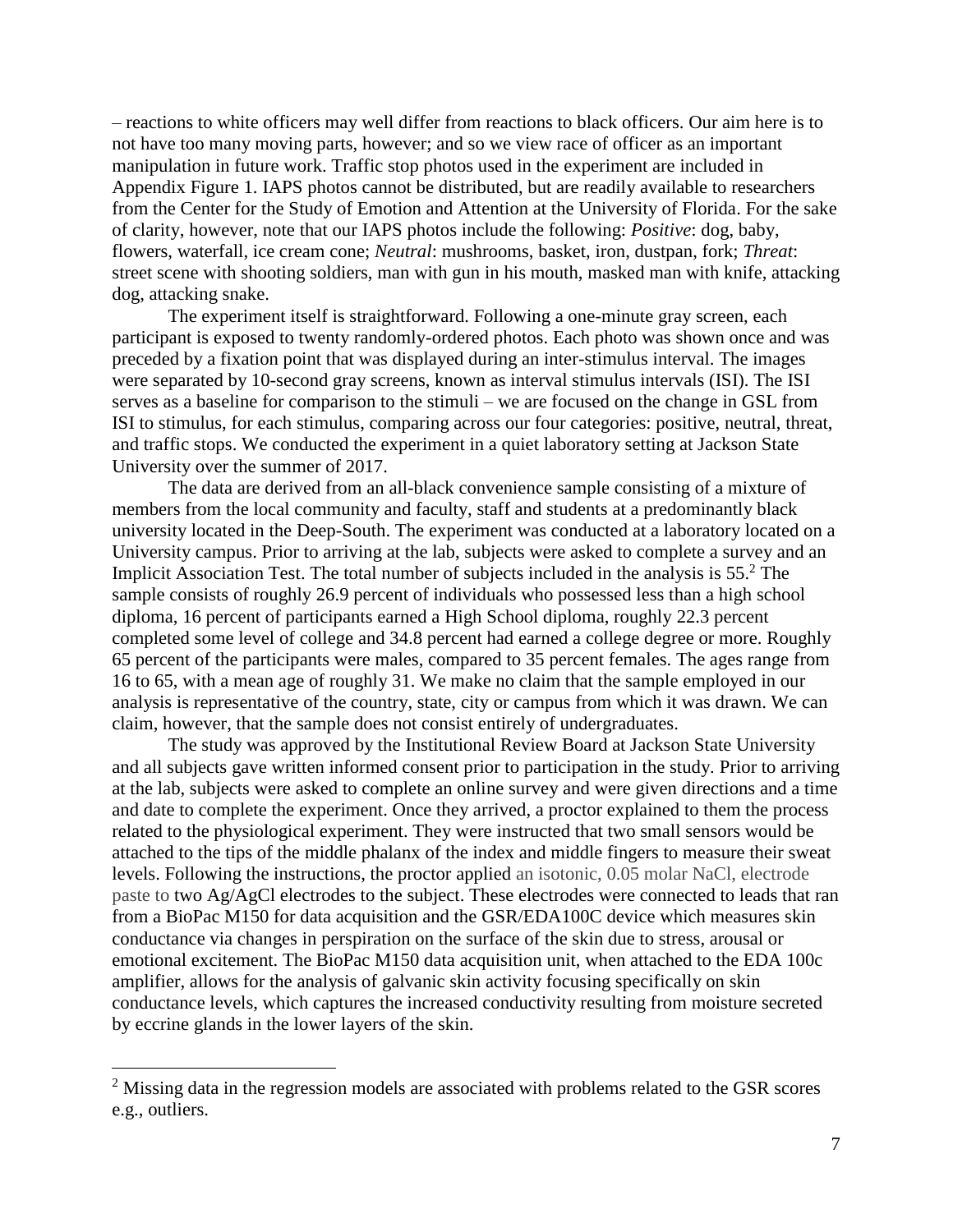Once the subjects were prepared for the study, they were instructed to relax while the proctor prepared the experiment. The preparation time took about five minutes to allow the subjects to calm down from any potential anxieties that may have existed from being connected to the electrodes or any other factors that may alter the results and to allow the gel to penetrate the skin. Next, the subject was asked to read the consent form and to give an oral response indicating that they agreed to proceed with the study. They were also informed that they could discontinue the study at any time.

The *dependent variables* are measured based on the difference between the means of the stimuli and the inter-stimulus interval (ISI). The experiment consists of five different stimuli for each of the categories (i.e., Traffic Stops, Threat, positive and neutral). For example, for the Traffic Stops category, five pictures were randomly shown to each subject. From these five categories, a total of five difference-of-means scores were derived. When assessing each subject, the highest score among the five scores was selected to be included as the dependent variable. In determining whether police images impact blacks, we compare the results from two models; one examining Traffic Stops and the other one explaining blacks' responses to Threatening images.

Acqknowledge software was used to conduct the analyses. Using raw scores produced by the ISI and stimuli proves to be problematic when using skin conductance analyses due to the wide variance that exists across subjects. For example, some subjects may be prone to sweat more than others. Indeed, black subjects have been found to sweat less when compared to other racial groups (Boucsein et al. 2012). Because of this, the physiological measure used here is not the absolute skin conductance levels computed upon the presentation of the stimuli, but, rather it is the first difference between the ISI and the stimulus. Thus, the data are analyzed by taking the difference between the skin conductance levels (SCL) for the ISI (baseline) and the skin conductance of the stimuli (Stimulus-ISI). Positive numbers represented an arousal. The raw data were sampled at 2000 HZ, but, were downsampled to 62 HZ for the analysis.<sup>3</sup>

First, to analyze the data, we first log-transformed the raw Traffic Stop and Threatening GSL waveforms for each subject. The unit of analysis is in microsemiens. The first difference is used as the *dependent variable.* The independent variables include a variety of demographics and intra-racial measurements.<sup>4</sup>

Intra Racial Resentment is operationalized based on the following Likert-type items (strongly disagree-strongly agree): "Over the past few years blacks have gotten less than they deserve" (reverse coded); "Irish, Italians, Jewish and many other minorities overcame prejudice and worked their way up. Blacks should do the same without any special favors"; "It's really just a matter of some people not trying hard enough. If blacks would only try harder they could be just as well off as whites"; and "Generations of slavery and discrimination have created conditions that make it difficult for blacks to work their way out of the lower class" (reverse coded). An additive scale was created, resulting in a reliability score of  $\alpha = .63$ .

Disillusioned Liberalism is operationalized using two separate variables: Legal Disillusionment and Economic Disillusionment, each coded from disagree-strongly agree.

 $\overline{a}$ 

<sup>&</sup>lt;sup>3</sup> When necessary, smoothing and low pass filtering techniques were used to correct outliers that may have been associated with such issues as electrode movement.

<sup>&</sup>lt;sup>4</sup> Reliability analyses were conducted using statistics computed using SPSS v. 22. The internal properties of the variables were established through analysis of internal reliability via Cronbach alpha.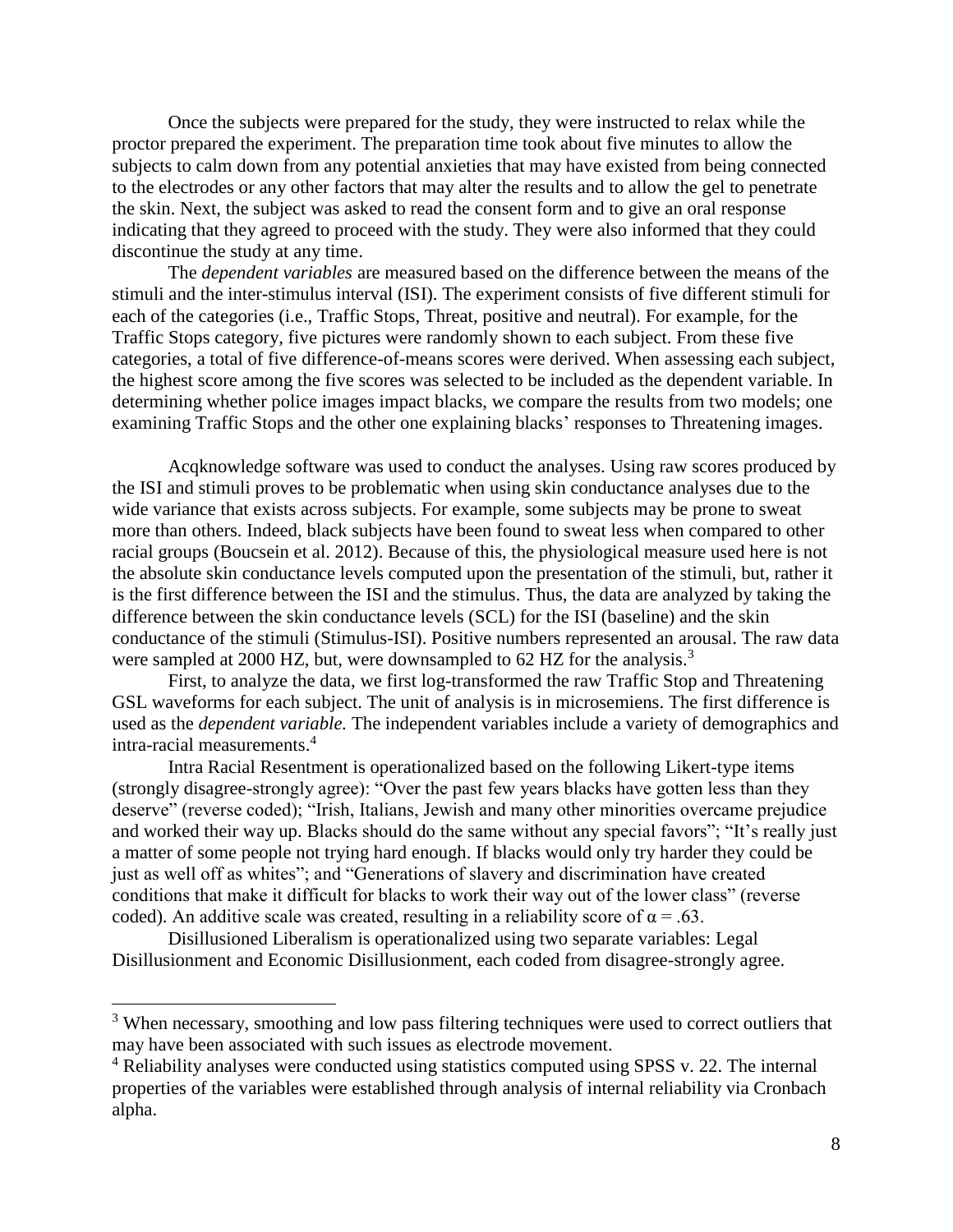Economic Disillusionment is measured using the following Likert-item: "How strongly do you agree or disagree that the American economic system is unfair to poor people?" Likewise, Legal Disillusionment is measured based on the following Likert-item: "How strongly do you agree or disagree with the statement that the American legal system is unfair to Blacks?"

Multiple measures are employed to measure racial identity. To be sure, we employ the traditional item used in political science, Linked Fate. It is measured based on a single item: "Do you think what happens generally to black people in this country will have something to do with what happens in your life?" Borrowing from Psychology, however, we also incorporate Sellers et al.'s (1998) MMRI model to expand our measures of racial identity. Racial Centrality is measured using two items: "I feel close to other black people" and "I have a strong sense of belonging to other Black people" (Strongly Disagree-Strongly Agree). Each of these items load onto one dimension. An additive scale was created, resulting in a reliability score of  $\alpha = .85$ .

Public Regard is measured based on the following three items: "Most people think that Blacks are as smart as people of other races,"; "People think that Blacks are as good as people from other races; and "People from other races think that Blacks have made important contributions." These items load onto a single dimension and achieve an  $\alpha$  score of .83.

Additionally, the variables used to measure attitudes toward the police are the frequency of Violent Encounters with Law Enforcers and Anger toward Police Violence. Anger toward Police Violence is measured using the open-ended item: "Describe any issues that make you angry about America." The responses were content analyzed and coded as a 1 if the subject noted that either police brutality or a reference to social justice made them angry. Violent Encounter with Law Enforcers was measured based on the subject's response to an item that asked whether they had "ever had a violent encounter with a law enforcement agent (for example: a police officer, a security guard...)?" This variable was coded as a zero for none; one for one; two for two; and three if the subject indicated more than two.

American Identity is measured based on a five point Likert-scale asking: "Do you agree that the world would be better if other countries were like ours?"

The controls included sex and levels of education. Male is coded as 1 and Female is coded as 0. Education consists of 9 values ranging from 9-12<sup>th</sup> grade to PhD. OLS is employed to analyze each of the models. The sample also controls for subjects geographical location. Dummy variables were created for subjects who lived in Ferguson, Mo., St. Louis, Mo., Nebraska and the second cohort of subjects who lived in Jackson, MS. The findings for the Traffic Stop model are found in Table 1 below.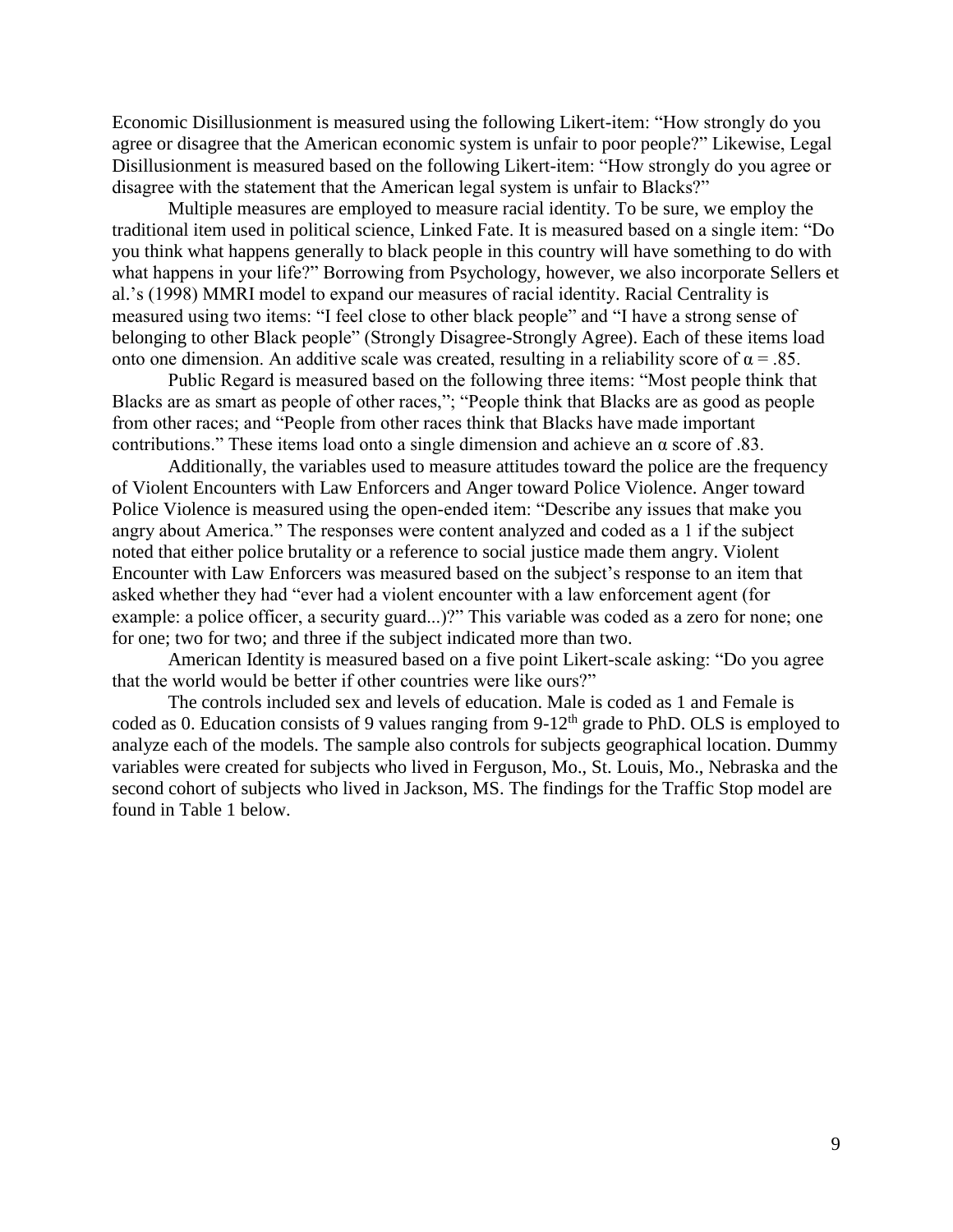| $\mathbf{L}$                                                 | $\mathbb{R}^n$                      | Robust        |         |       | Coef. Std. Err. t P> t  [95% Conf. Interval] |                       |
|--------------------------------------------------------------|-------------------------------------|---------------|---------|-------|----------------------------------------------|-----------------------|
| Age                                                          | $ -0006491$ .0002431 -2.67          |               |         | 0.011 | $-.0011404$                                  | $-.0001578$           |
| Sex Male (1.0040929 .0044894 0.91                            |                                     |               |         | 0.367 | $-.0049805$ .0131662                         |                       |
| Education   .0003075 .0012111 0.25                           |                                     |               |         | 0.801 | $-.0021403$ .0027554                         |                       |
| Linked Fate   .0065639 .0023066 2.85                         |                                     |               |         |       | $0.007$ .001902 .0112258                     |                       |
| Society Unfair   -.0055922 .0026603 -2.10 0.042 -.0109688    |                                     |               |         |       |                                              | $-.0002156$           |
| Legal System                                                 |                                     |               |         |       |                                              |                       |
| Unfair   .0051211 .002489 2.06 0.046 .0000907 .0101515       |                                     |               |         |       |                                              |                       |
| Assimilation   -.0019156 .0008023 -2.39 0.022                |                                     |               |         |       |                                              | $-.003537 - .0002941$ |
| Violent                                                      |                                     |               |         |       |                                              |                       |
| Encounter   .00309 .0022889 1.35 0.185 -.0015361 .0077161    |                                     |               |         |       |                                              |                       |
| American Id   .0059834 .0024139 2.48 0.018 .0011046 .0108622 |                                     |               |         |       |                                              |                       |
| Police Too Far .011634 .0038218 3.04                         |                                     |               |         | 0.004 | .0039099                                     | .0193581              |
| Centrality   -.0012532 .0006515 -1.92 0.062                  |                                     |               |         |       | $-.00256990000635$                           |                       |
| Public Regard .0021374 .0007149 2.99                         |                                     |               |         | 0.005 | .0006925                                     | .0035823              |
| Black Nation   -.0030268 .0013645 -2.22                      |                                     |               |         | 0.032 | $-.0057846$                                  | $-.000269$            |
| Nebraska   .0055465                                          |                                     | .0048708 1.14 |         | 0.262 | $-.0042978$                                  | .0153909              |
|                                                              | Ferguson   -.0010975 .0067799       |               | $-0.16$ | 0.872 | $-.0148001$                                  | .0126052              |
| St Louis (1.0032821 .0169155 0.19                            |                                     |               |         | 0.847 | $-.0309054$ .0374695                         |                       |
|                                                              | Jackson2   -.0028087 .0084924 -0.33 |               |         | 0.743 | $-.0199725$ .014355                          |                       |
|                                                              | cons   -.0190592 .0168624 -1.13     |               |         | 0.265 | $-.0531394$                                  | .015021               |

#### Table 1. Blacks Responses to Images of Traffic Stops

 $N= 58$  $R^2 = .59$ 

We first turn our attention to the variables for which the coefficients were statistically significant from zero. According to the table, African Americans who possessed high levels of Linked Fate, American Identity, Legal Disillusionment, Public Regard and who believed that the police went too far in Ferguson possessed higher responses when compared to those who scored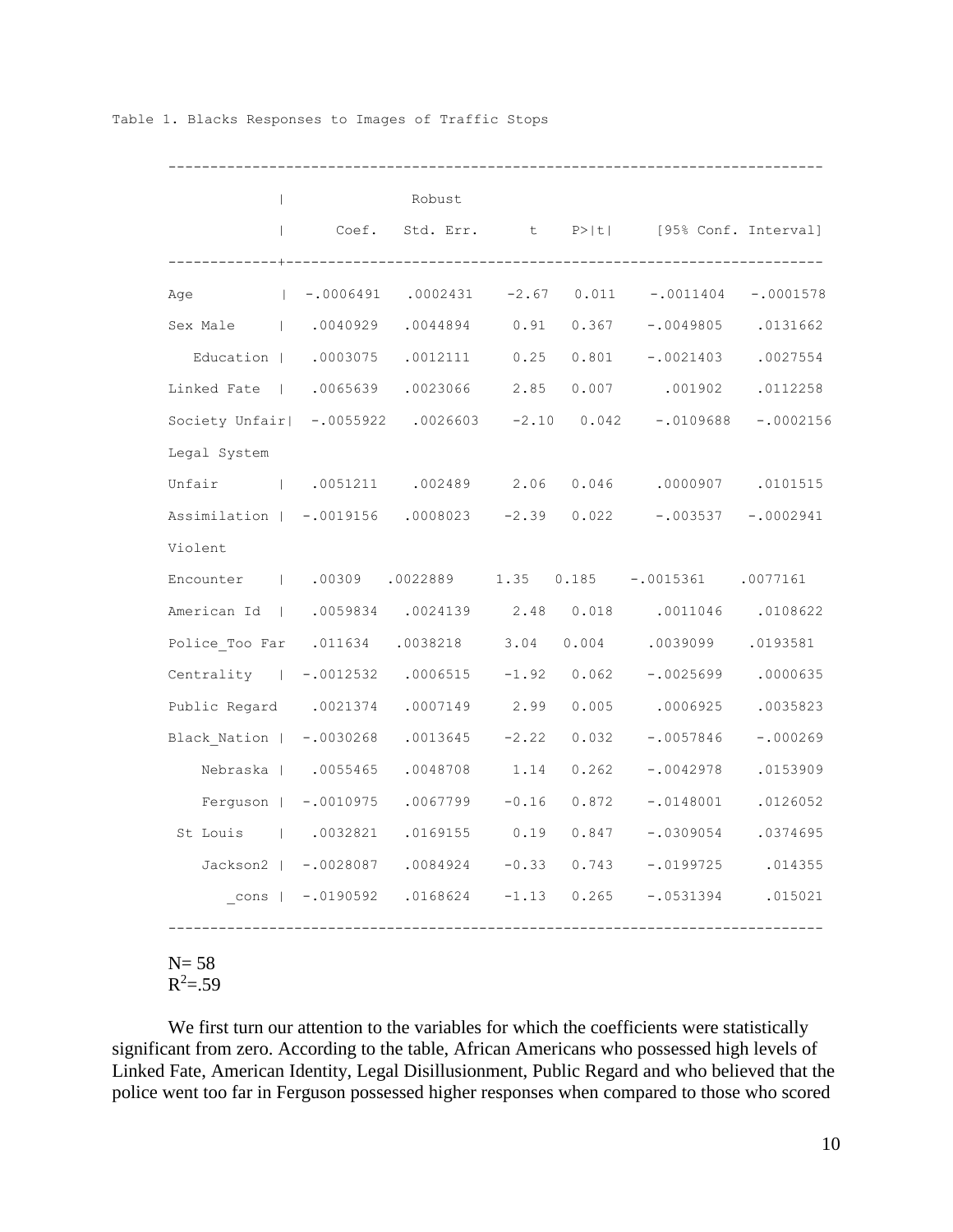lower on each of the scales. On the other hand, African Americans who possessed higher levels of Assimilation, Black Nationalism and those who believed that society as a whole is unfair to African Americans all responded less when compared to their counterparts. Those who had high levels of Racial Centrality scored lower, but, the coefficient was marginally significant ( $p \approx$ .062).

To assess whether images of Traffic Stops uniquely impact blacks' physiological responses, we compare the findings in Table 1 with those results in Table 2, which focuses on blacks' physiological responses to Threatening images. Based on the findings, GSL scores increased among blacks who held high levels of Linked Fate, while the GSL scores decreased among those who high levels of Racial Centrality. The coefficient for blacks who possessed high levels of Public Regard was marginally significant at the p < .10 level.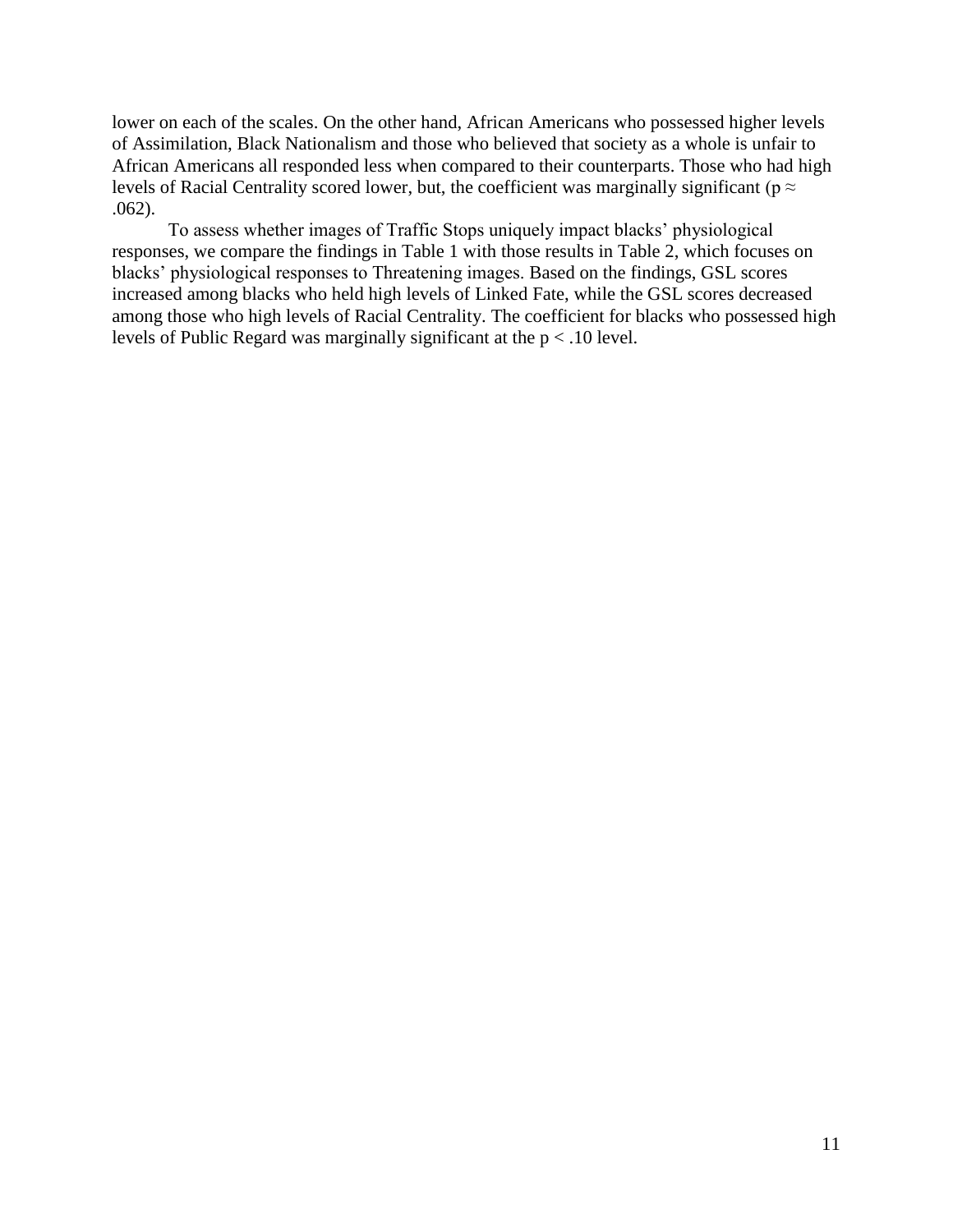| $\mathbb{R}$                                                     |                                     | Robust |       |                                                          |  |
|------------------------------------------------------------------|-------------------------------------|--------|-------|----------------------------------------------------------|--|
|                                                                  |                                     |        |       | Coef. Std. Err. t P> t  [95% Conf. Interval]             |  |
| Age                                                              |                                     |        |       |                                                          |  |
| 0.165879   000755   0078141   0.10   0.924   -.0150779   0165879 |                                     |        |       |                                                          |  |
| Education   -.001421 .0018993 -0.75 0.459 -.0052694 .0024274     |                                     |        |       |                                                          |  |
| Linked Fate   .010117 .0032096 3.15                              |                                     |        |       | 0.003 .0036136 .0166203                                  |  |
| Society                                                          |                                     |        |       |                                                          |  |
| Unfair $-0.0083712$ .0051642 -1.62 0.114 -.0188349 .0020925      |                                     |        |       |                                                          |  |
| Legal Unfair   .0002267 .0042066 0.05                            |                                     |        |       | $0.957 - 0082967$ .0087501                               |  |
| Assimilation   .0000549 .0014327 0.04                            |                                     |        |       | $0.970 - 002848$ .0029577                                |  |
| Violent                                                          |                                     |        |       |                                                          |  |
| Encounter   .0029621 .0033993 0.87 0.389 -.0039255 .0098498      |                                     |        |       |                                                          |  |
| Natinoal ID   .0005856 .0034074 0.17 0.864                       |                                     |        |       | $-.0063185$ .0074897                                     |  |
| Police too Far  .006347 .0047486 1.34 0.190 -.0032746 .0159685   |                                     |        |       |                                                          |  |
| Centrality   -.0026125 .0010942 -2.39 0.022                      |                                     |        |       | $-.0048295 - .0003955$                                   |  |
| Public Regard  .002179 .0011739 1.86                             |                                     |        | 0.071 | $-.0001995$ .0045575                                     |  |
| Black Nation   .0024306 .0025137 0.97                            |                                     |        | 0.340 | $-.0026626$ .0075238                                     |  |
|                                                                  | Nebraska   .0016252 .0073675 0.22   |        | 0.827 | $-.0133028$ .0165532                                     |  |
|                                                                  | Ferguson   .0233341 .012907 1.81    |        | 0.079 | $-.0028179$ .0494862                                     |  |
| St Louis 1 -.0070109 .0204527 -0.34                              |                                     |        | 0.734 | $-.048452$ .0344301                                      |  |
|                                                                  | Jackson2   -.0058294 .0119326 -0.49 |        | 0.628 | $-.0300072$ .0183483                                     |  |
|                                                                  |                                     |        |       | cons   -.0067164 .0258691 -0.26 0.797 -.0591322 .0456994 |  |

#### Table 2. Blacks' Responses to Threatening Images Linear regression

 $R^2 = .39$ 

# **Conclusion**

In this paper, we conceptualized adverse interactions between police and the minority communities they sometimes serve as racially traumatic stressful events (RTSEs) and sought to measure public responses to them. We measured galvanic skin levels while exposing the subjects to an array of photos, including photos of police conducting traffic stops. Further, we explored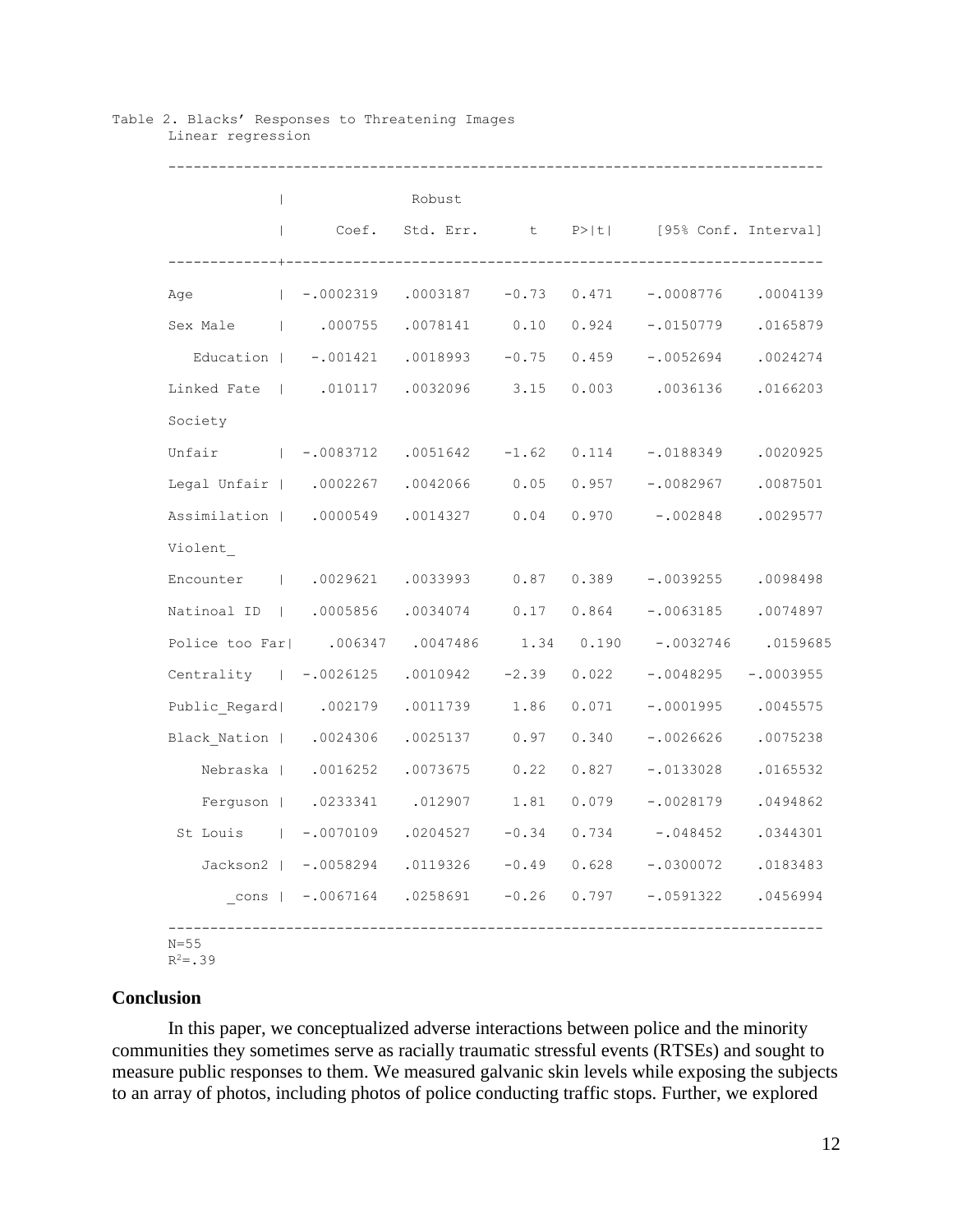African-American intra-racial differences, examining whether attitudinal predispositions, in particular previous experiences with violent encounters with law enforcement, various strands of black identity and controlling for traditional demographic variables. The findings revealed that African Americans who possessed high levels of Linked Fate, American Identity, Legal Disillusionment, Public Regard and who believed that the police went too far in Ferguson possessed higher responses when compared to those who scored lower on each of the scales. On the other hand, African Americans who possessed higher levels of Assimilation, Black Nationalism and those who believed that society as a whole is unfair to African Americans all responded less when compared to their counterparts. Those who had high levels of Racial Centrality scored lower, but, the coefficient was marginally significant ( $p \approx .062$ ).

To assess whether images of Traffic Stops uniquely impact blacks' physiological responses, we exposed individuals to threatening images borrowed from the International Affective Picture Systems (IAPS) threatening photo series. The IAPS threat photos we used included an attacking dog, attacking snakes, and a man with a gun in his mouth, a masked man with a knife, and a street scene with shooting soldiers. Based on the findings, GSL scores increased among blacks who held high levels of Linked Fate, while the GSL scores decreased among those who high levels of Racial Centrality. The fact that mere photos of police conducting traffic stops generated responses similar to photos taken from the IAPS threatening photo series should be taken as a sign that these are important problems in need of more study.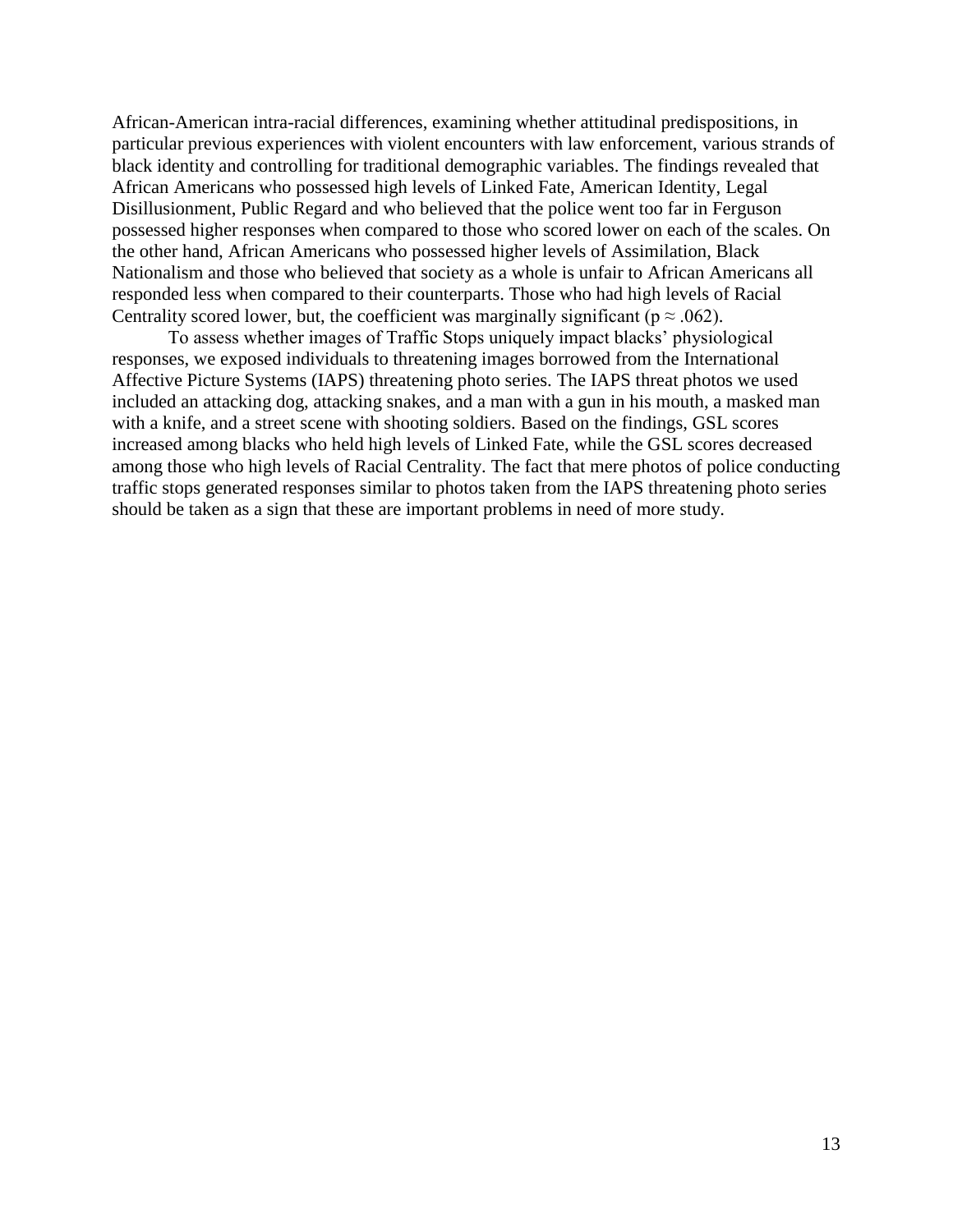Appendix Table 1. Traffic Stop Photos







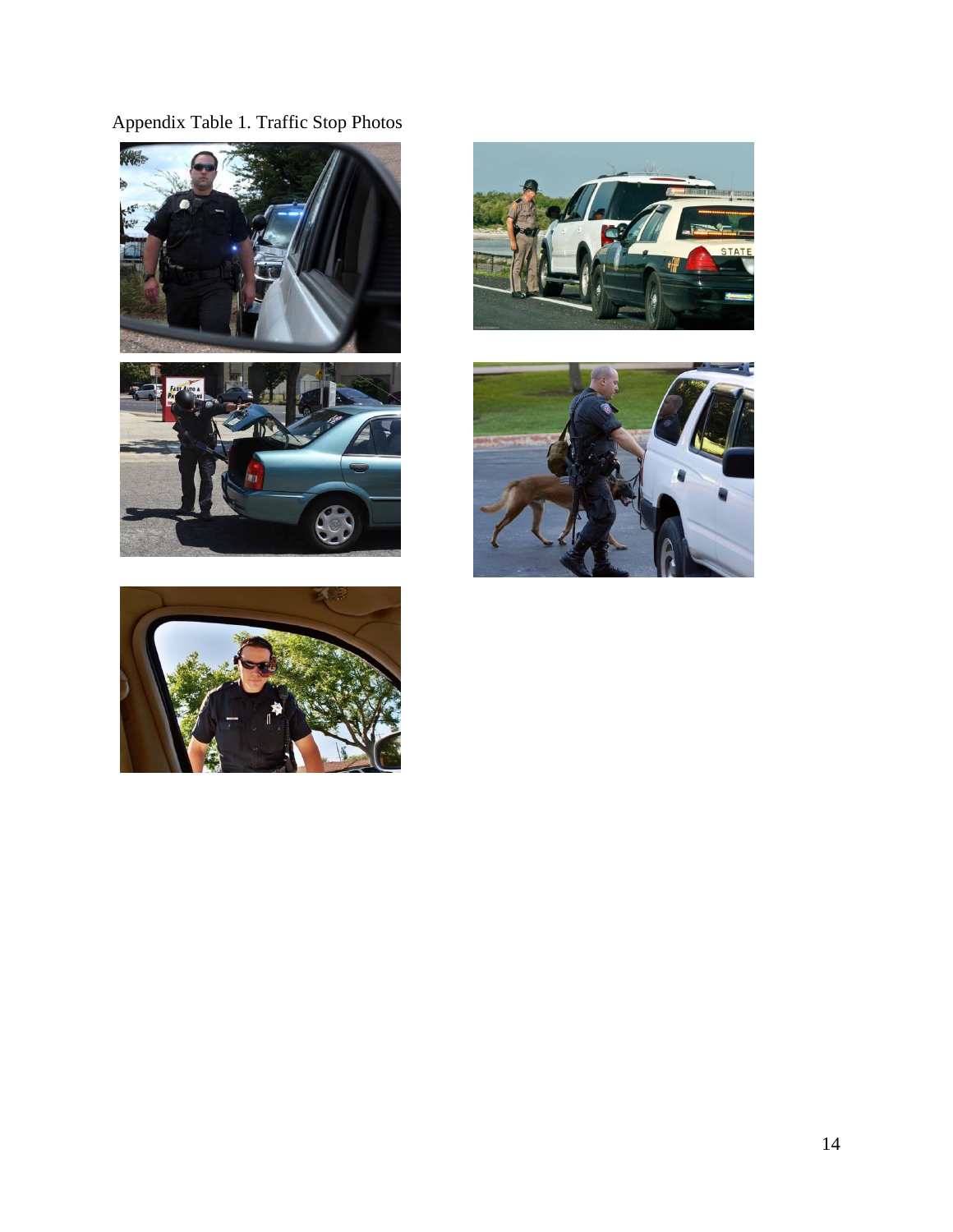### **Working Citations**

- Allen, R. L., Dawson, M. C. & Brown, R. E. (1989). A Schema-Based Approach to Modeling an African-American Racial Belief System. American Political Science Review 83, 421- 441.
- Block, Ray. What About Disillusionment? Exploring the Pathways to Black Nationalism. Political Behavior 33: 1 pp 27-51
- Boucsein, Wolfram, Don C. Fowles, Sverre Grimnes, Gershon Ben-Shakhar, Walton T. Roth, Michael E. Dawson, and Diane L. Filion. 2012. Publication recommendations for electrodermal measurements. *Psychophysiology* 49: 1017–1034
- Brown, Robert and Todd Shaw 2002; Brown, Robert and Todd C. Shaw, "Separate Nations: Two Attitudinal Dimensions of Black Nationalism." Journal of Politics. 64: 22-44.
- Burch, Traci. 2013. *Trading Democracy for Justice.* Chicago: University of Chicago Press.
- Carter, R. T. (2007). Racism and psychological and emotional injury: Recognizing and assessing race-based traumatic stress. The [Counseling](https://www.psychologytoday.com/therapy-types/coaching) Psychologist, 35(1), 13-105.
- Clark and Clark, 1947. Racial Identification and Preferences in Negro Children. In T. M. Newcomb & E.L. Hartley (Eds). Readings in Social Psychology (pp 169-1987). New York: Holt.
- Cohen, C. (1999). Boundaries of Blackness: AIDS and the Breakdown of Black Politics Chicago; University of Chicago Press.
- Cota and Dion, 1986; Salience of gender and sex composition of ad hoc groups: An experimental test of distinctiveness theory. Journal of Personality and Social Psychology. 50, 770-776.
- Davis and Brown 2002; Davis, Darren and Ronald Brown. 2002. "The Antipathy of Black Nationalism: Behavioral and Attitudinal Implications of an African American Ideology*." American Journal of Political Science* 46: 239-252.
- Dawson, Michael. 2001. *Black Vision The Roots of Contemporary African American Political Ideologies.* Chicago: University of Chicago Press.
	- \_\_\_\_\_\_\_\_\_\_\_\_\_\_. 1994. *Behind the Mule: Race, Class, and African American Politics*. Princeton, NJ: Princeton University Press.
- Dodd, Michael, Amanda Balzer, Carly Jacobs, Michael Grusczynszyki, Kevin Smith, and John Hibbing. 2012. The Left Rolls with the Good, The Right Confronts the Bad: Physiology and Cognition in Politics. *Philosophical Transactions of the Royal Society*, 367: 640-649.
- Epp, Charles R., Steven Maynard-Moody, and Donald Haider-Markel. 2014. *Pulled Over: How Police Stops Define Race and Citizenship.* Chicago: University of Chicago Press.
- Glaser, John C. 2015. *Suspect Race: Causes and Consequences of Racial Profiling*. New York: Oxford University Press.
- Grabe, M. E. & Kamhawi, R. (2006). Hard wired for negative news? Gender differences in processing broadcast news. *Communication Research, 33* (5) 346-369.
- Grabe, M. E., Lang, A., Zhou, S., & Bolls, P. 2000. Cognitive access to negatively arousing news: An experimental investigation of knowledge gap. *Communication Research, 27*, 3- 26.
- Gurin, Patria; Shirley Hatchett; and James Jackson. 1989. Hope and Independence: Blacks' Response to Electoral and Party Politics. New York: Russel Sage Foundation.
- Gurin, Patricia and Edgar Epps. 1975. Black Consciousness, Identity and Achievement. New York: Wiley.
- Gurin, Patricia; Arthur H. Miller and Gerald Gurin. 1980. "Stratum Identification and Consciousness." *Social Psychology Quarterly* 43: 30-47.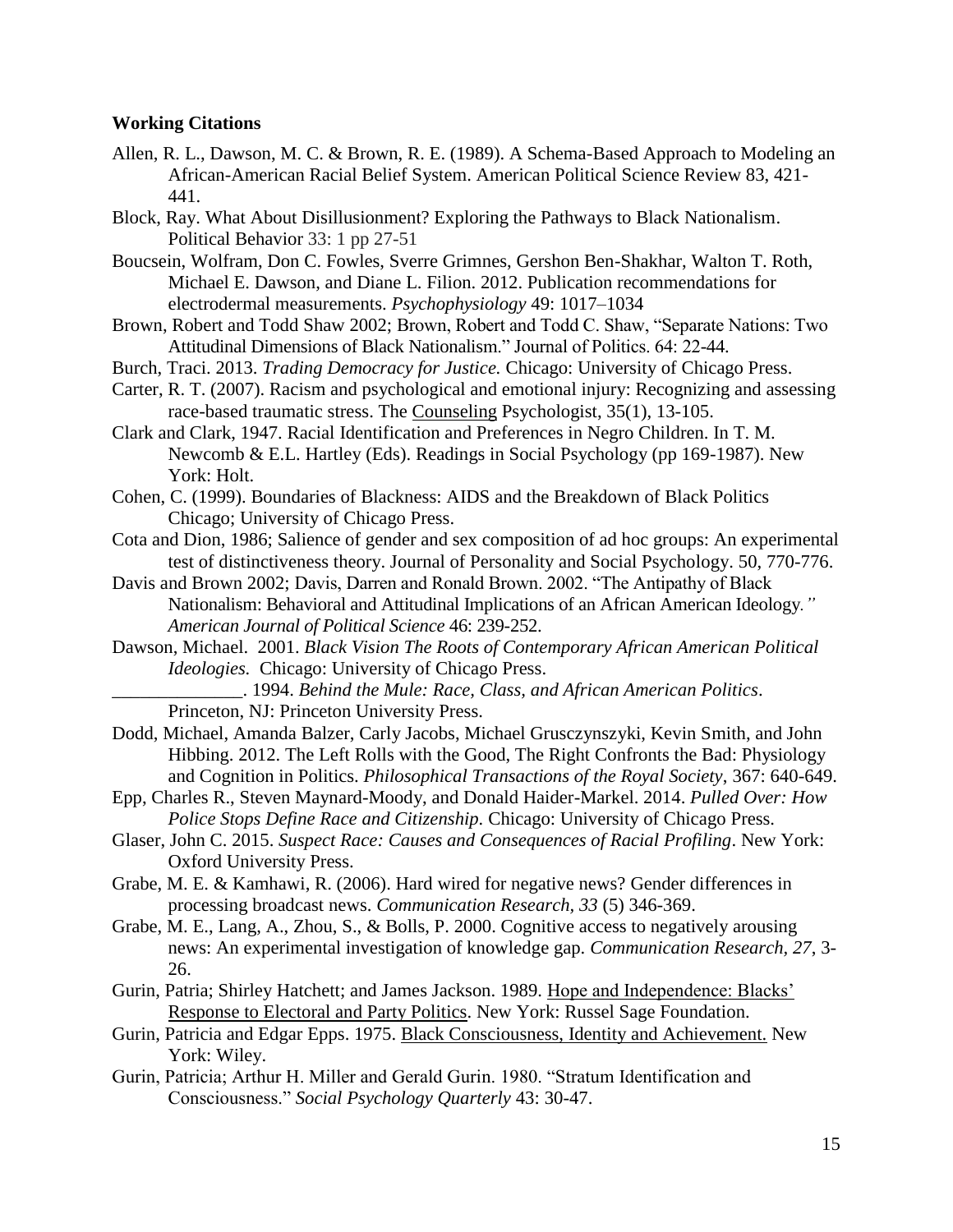Hochschild, J. Facing up the American Dream. (1995). NJ, Princeton University Press.

- Holman, E. Alison, Dana Rose Garfin and Roxane Cohen Silver (2014) Media's role in broadcasting acute stress following the Boston Marathon bombings." 2014 Proceedings of the National Academy of Sciences of the United States of America. Vol. 111 http://www.pnas.org/content/111/1/93
- Horowitz, R 1939. Racial aspects of self-dentification in nursery school children. Journal of Psychology. 7, 91-99.
- Horowitz, R1936; The development of attitude toward the Negro. Archives of Psychology, 104.
- Jost, John T., and Mahzarin R. Banaji. 1994. "The Role of Stereotyping in System-Justification and the Production of False Consciousness." *British Journal of Social Psychology* 33: 1- 27.
- Kinder and Sanders 1996, Donald K. and Lynn M. Sanders. 1996. Divided by Color. Chicago: University of Chicago Press.
- Lerman, Amy E., and Vesla M. Weaver. 2014. *Arresting Citizenship*. Chicago: University of Chicago Press.
- Lincoln, K. D., Chatters, L. M., Taylor, R. J., & Jackson, J. S. (2007). Profiles of depressive symptoms among African Americans and Caribbean Blacks. Social Science & Medicine, 65, 200–213.
- Maltby, Elizabeth. 2017. The Political Origins of Racial Inequality. *Political Research Quarterly* 70, 3: 535–548.
- Markus and Nurius, 1986; The self in social information processing. In J. Suls (Ed). Psychological perspectives on the self (Vol. 1, pp 41-70) Hillsdale, NJ: Lawrence Erlbaum Associates, Inc.
- Martin, P., Wout, D., Nguyen, H. X., Gonzalez, R., & Sellers, R. M. (2010). Investigating the psychometric properties of the Multidimensional Inventory of Black Identity in two samples: The development of the MIBI-S. Unpublished manuscript.
- McCrae & Costa, 1988; Age, personality, and spontaneous self-concept. Journal of Gerontology, 46, 177-185.
- McGuire, W. J. & Padawer-Singer, A.1976. Trait salience in the spontaneous self-concept. . Journal of Personality and Social Psychology, 33(6): 743-754.
- McGuire, W. J., McGuire, C. V., Child, P., & Fujioka, T. 1978. Salience of Ethnicity in the Spontaneous Self-Concept as a Function of One's Ethnic Distinctiveness in the Social Environment. Journal of Personality and Social Psychology, 36(5): 511-520.
- Meares, Tracey. 2009. The Legitimacy of Police among Young African-American Men. *Marquette Law Review* 92, 4: 651–666.
- Miller, Arthur, Patricia Gurin, Gerald Gurin and Oksana Malanchuk. 1981. "Group Consciousness and Political Participation." *American Journal of Political Science* 25: 494-511.
- Neblett, Enrique and Steven O. Roberts (2013) Racial identity and autonomic responses to racial discrimination." Psychophysiology,
- Orey, B. D. A., King, A. M., Lawrence, S. K., & Anderson, B. E. (2013). Black Opposition to Welfare in the Age of Obama. Race, Gender, and Class. *20*(3/4), 114.
- Orey, B.D., Craemer, T., & Price, M. (2013). Using Black Samples to Conduct Implicit Racial Attitudes Research" *PS: Political Science and Politics*.
- Orey, B.D., King, A., Titani-Smith, L., and Ricks, B. (2012). "Black Opposition to Progressive Racial Policies and the "Double (Non)Consciousness" Thesis. Race and Policy 8: 52-66.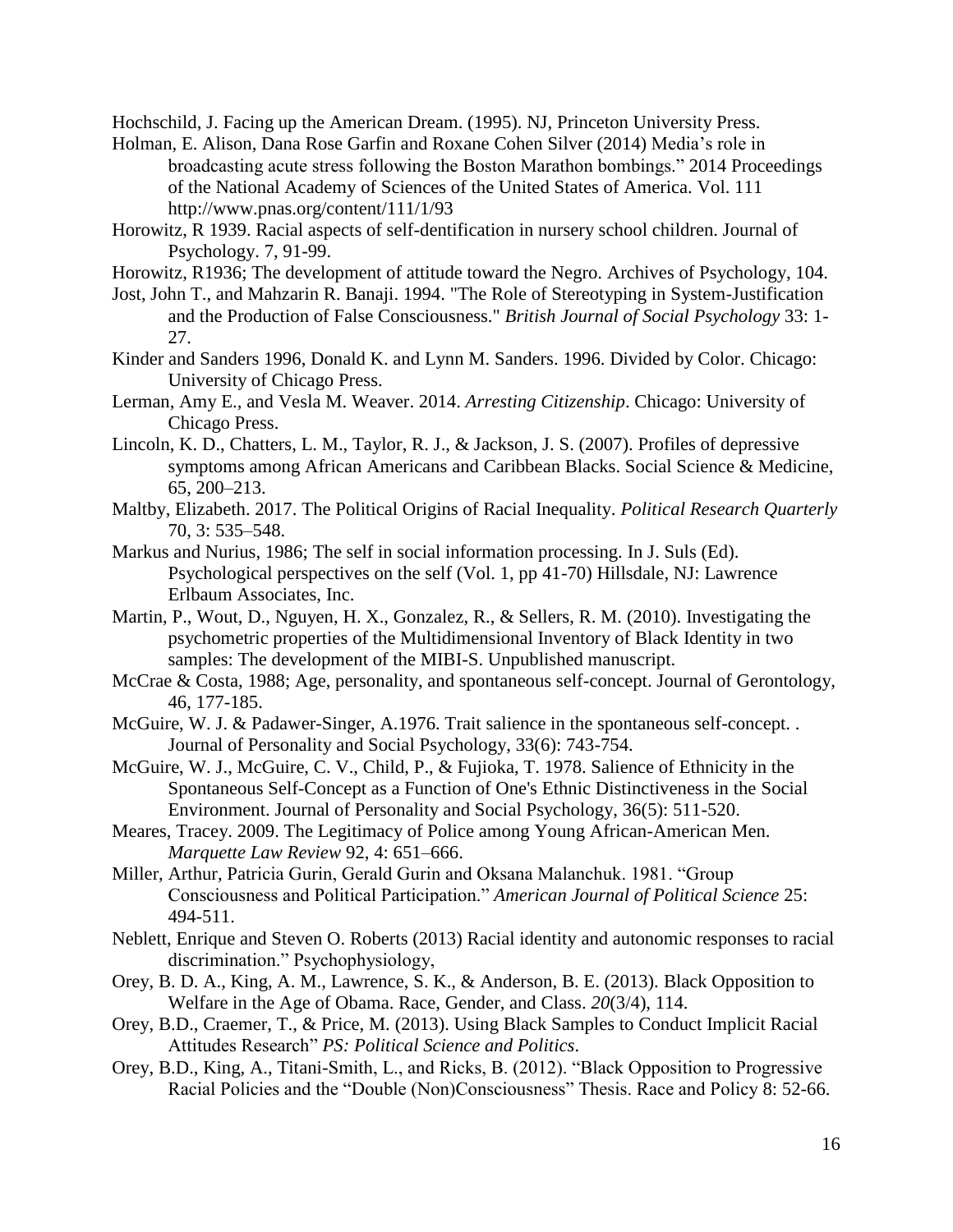- Osmundsen, Mathias, David Hendry, Lasse Laustsen, Kevin Smith, John Hibbing, and Michael Bang Petersen. 2017. "Different Cultures, Same Foundations? A Cross-National Comparison of the Physiological and Psychological Foundations of Political Ideology." Paper Presented at the Annu- al Conference of the Midwest Political Science Association.
- Oxley, Douglas R., Kevin B. Smith, John Alford, Matthew V. Hibbing, Jennifer L. Miller, Mario Scalora, Peter K. Hatemi, & John R. Hibbing. 2008. "Political Attitudes Vary with Physiological Traits", *Science*, 321: 1667-1670.
- Oxley, Douglas R., Kevin B. Smith, John Alford, Matthew V. Hibbing, Jennifer L. Miller and Mario J. Scalora, Peter K. Hatemi, and John R. Hibbing. Political Attitudes Vary with Physiological Traits. 2008. Science 321:5896 pp 1667–1670
- Reese and Brown 1995), Reese, Laura A. and Ronald E. Brown. 1995. "The Effects of Religious Messages." *Journal of Politics* 57: 24-43.
- Seery, Holman, and Silver 2010) Whatever Does Not Kill Us: Cumulative Lifetime Adversity, Vulnerability, and Resilience Journal of Personality and Social Psychology American Psychological Association 2010, Vol. 99, No. 6, 1025–104
- Sellers Robert M. Mia A. Smith, J. Nicole Shelton, Stephanie A. J. Rowley and Tabbye M. Chavous. 1998. Multidimensional Model of Racial Identity: A Reconceptualization of African American Racial Identity." Personality and Social Psychology Review Vol. 1, No. 1, 18-39. (1998)
- Shingles 1981; Shingles, Richard. 1981. "Black Consciousness and Political Participation: The Missing Link." *American Political Science Review* 75: 76-91.
- Smith, Kevin B., Douglas Oxley, Matthew V. Hibbing, John R. Alford, and John R. Hibbing. 2011. Disgust sensitivity and the neurophysiology of left-right political orientations. *PloS one* 6: e25552.
- Smith, W. A., Hung, M., Franklin, J. D. (2011). Racial Battle Fatigue and the Miseducation of Black Men: Microaggressions, Societal Problems, & Environmental Stress. Journal of Negro Education.
- Sniderman, Paul M., and Thomas Piazza. 2002. Black Pride and Black Prejudice. Princeton: Princeton University Press.
- Soroka, Stuart and Stephen McAdams. 2015. News, Politics and Negativity. *Political Communication* 32: 1-22.
- Soroka, Stuart, Elisabeth Gidengil, Patrick Fournier, and Lilach Nir. 2016. Do Women and Men Respond Differently to Negative News? *Politics and Gender* 12 (2): 344-368.
- Soroka, Stuart, Patrick Fournier and Lilach Nir. 2017. A Cross-National, Psychophysiological Study of the Connection between Negativity Biases and Political Preferences. Presented at the Ninth Annual NYU CESS Experimental Political Science Conference, New York, February.
- Soto Dawson-Andoh and BeLue 2011; The relationship between perceived discrimination and Generalized Anxiety Disorder among African Americans, Afro Caribbeans, and non-Hispanic Whites. J [Anxiety Disord.](https://www.ncbi.nlm.nih.gov/pubmed/21041059) 2011 Mar;25(2):258-65.
- Tate 1993. From Protest to Politics: The New Black Voters in American Politics. Cambridge, MA: Harvard University Press.
- Tyler, Tom R., Jeffrey Fagan, and Amanda Geller. 2014. Street Stops and Police Legitimacy: Teachable Moments in Young Urban Men's Legal Socialization. *Journal of Empirical Legal Studies* 11, 4: 751–785.